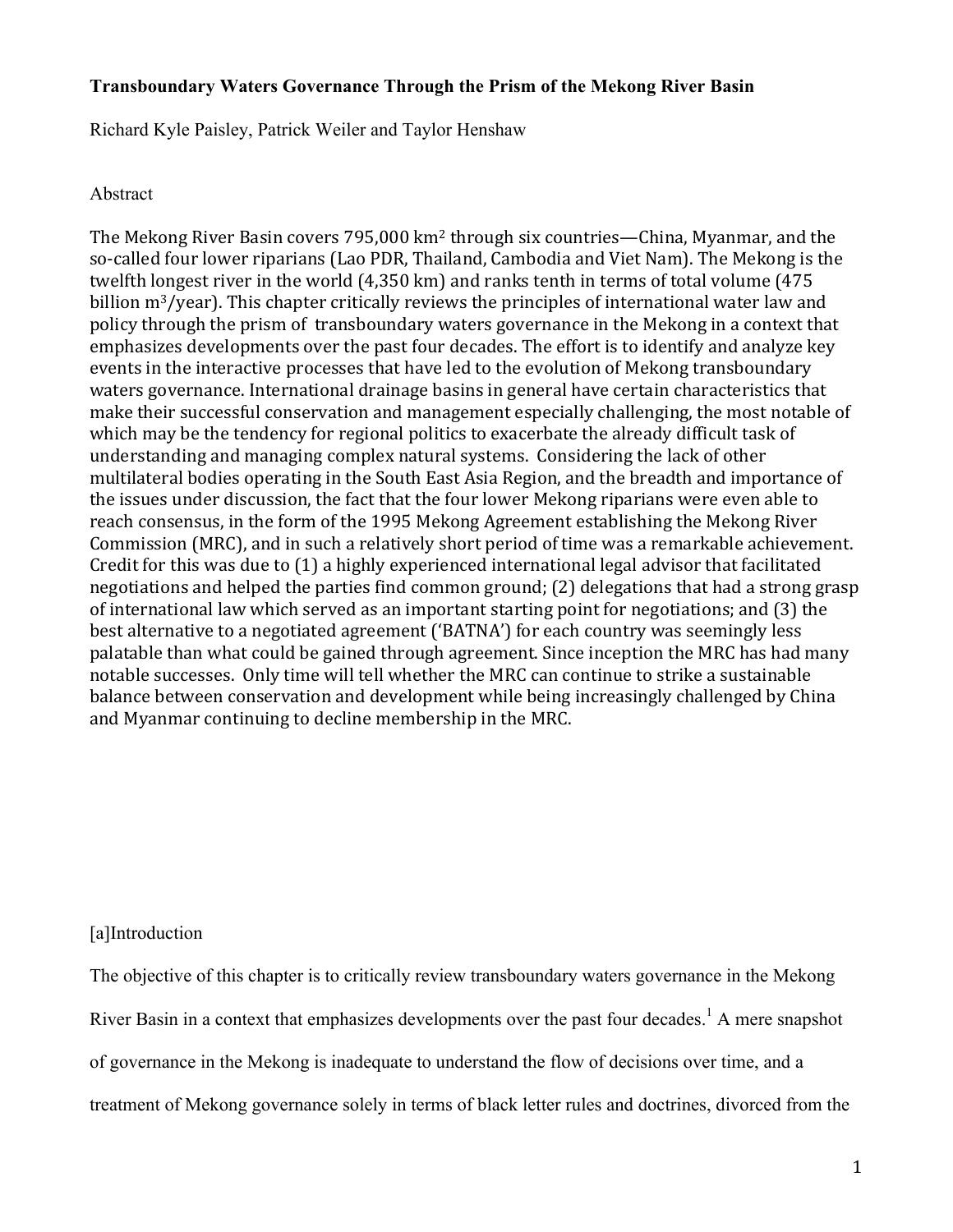social processes that gives them meaning, is misleading. Thus, the effort here is to identify and analyze key events in the interactive processes that have led to the evolution of Mekong River Basin governance.

Covering about half of Earth's surface, 276 watercourses connect territories of two or more countries (Global Environment Facility, 2013). There are also untold numbers of shared aquifers. International  $\alpha$  drainage basins<sup>2</sup> have certain characteristics that make their management especially challenging, the most notable of which is the tendency for regional politics to exacerbate the already difficult task of understanding and managing complex natural systems.

Management of international drainage basins is further complicated by the fragmented and underdeveloped nature of international water law. Like international law in general, international water law may take either of two general forms: treaty law or customary international law. The foundational treaty in international water law is the *1997 United Nations Convention on the Law of the Nonnavigational Uses of International Watercourses ("Watercourses Convention")* (Bearden, 2010). Although the *Watercourses Convention* entered into force on 17 August 2014, it is of limited application. However, the *Watercourses Convention* does reflect the fundamental rules of customary international law applicable in the field (McCaffrey, 2001). These fundamental rules, historically articulated in the 1966 Helsinki Rules, $3$  have also been reinforced by the judgment of the International Court of Justice in the *Case Concerning the Gabčíkovo-Nagymaros Project* (Hungary/Slovakia) (I.C.J. Reports 1997).

The basic rules that form the foundation of international water law are:<sup>4</sup>

• States agree to use an international watercourse in a way that is 'equitable and reasonable' vis-àvis other states that are sharing the watercourse;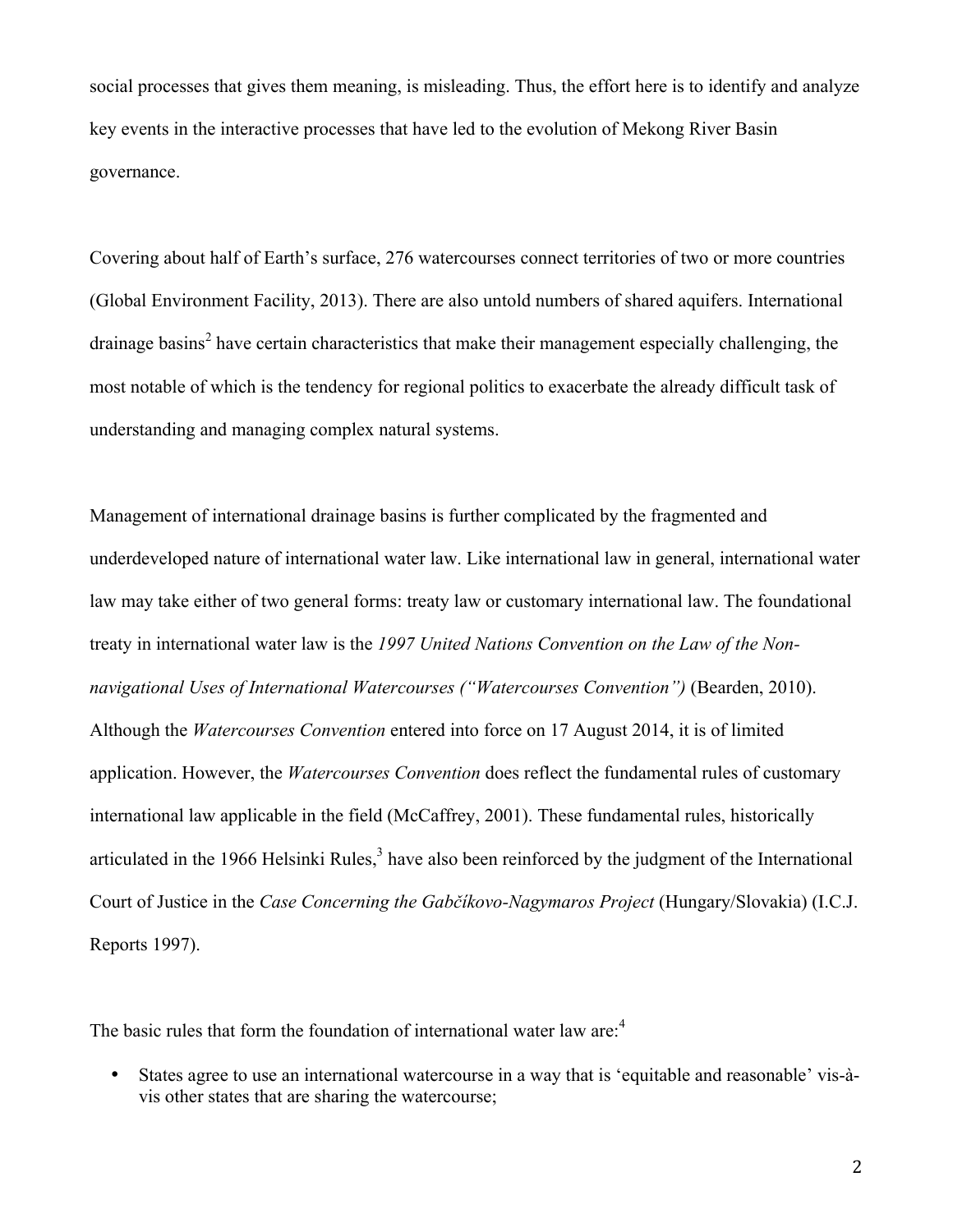- States agree to take 'all appropriate measures' to prevent 'significant harm' to co-riparian states;
- States agree to provide 'prior and timely notification' to other international watercourse states concerning any 'new use or change in existing uses' of an international watercourse, together with relevant technical information, and that it 'consult' with the other international watercourse states; and
- States agree to protect ecosystems of international watercourses. (This rule is emerging and does not yet rise to the same level of recognition as the three other basic rules.)

The experience of the Mekong River Basin states provides a fitting illustration of how these principles have coalesced in practice.

[a]Physical Characteristics

The Mekong River Basin covers 795,000 km<sup>2</sup> through six countries—China, Myanmar, Lao PDR, Thailand, Cambodia and Viet Nam. The Mekong River is the twelfth longest river in the world (4,350 km) and ranks tenth in terms of total volume (475 billion  $m^3$ /year). The Mekong is dominated mostly by a monsoon climate with distinct wet and dry seasons. Most of the total flow volume is delivered to the Mekong from tributaries in the Lower Mekong Basin, with upstream China contributing to over 24% of the total flow from snow melt in the dry-season. (Mekong River Commission, 2015).

As a result of longstanding regional conflict and various geopolitical barriers, and in spite of 37 years of investigations and planning by the riparian countries, no structures had been built on the Lower Mekong mainstream at the time the 1995 *Agreement on the Cooperation for the Sustainable Development of the Mekong River Basin* (the '*Mekong Agreement'*) was negotiated. China, which contributes 16% of the overall Mekong River flow volume and in which nearly half of the river's length is located, completed its first dam on the river in the year the *Mekong Agreement* was signed.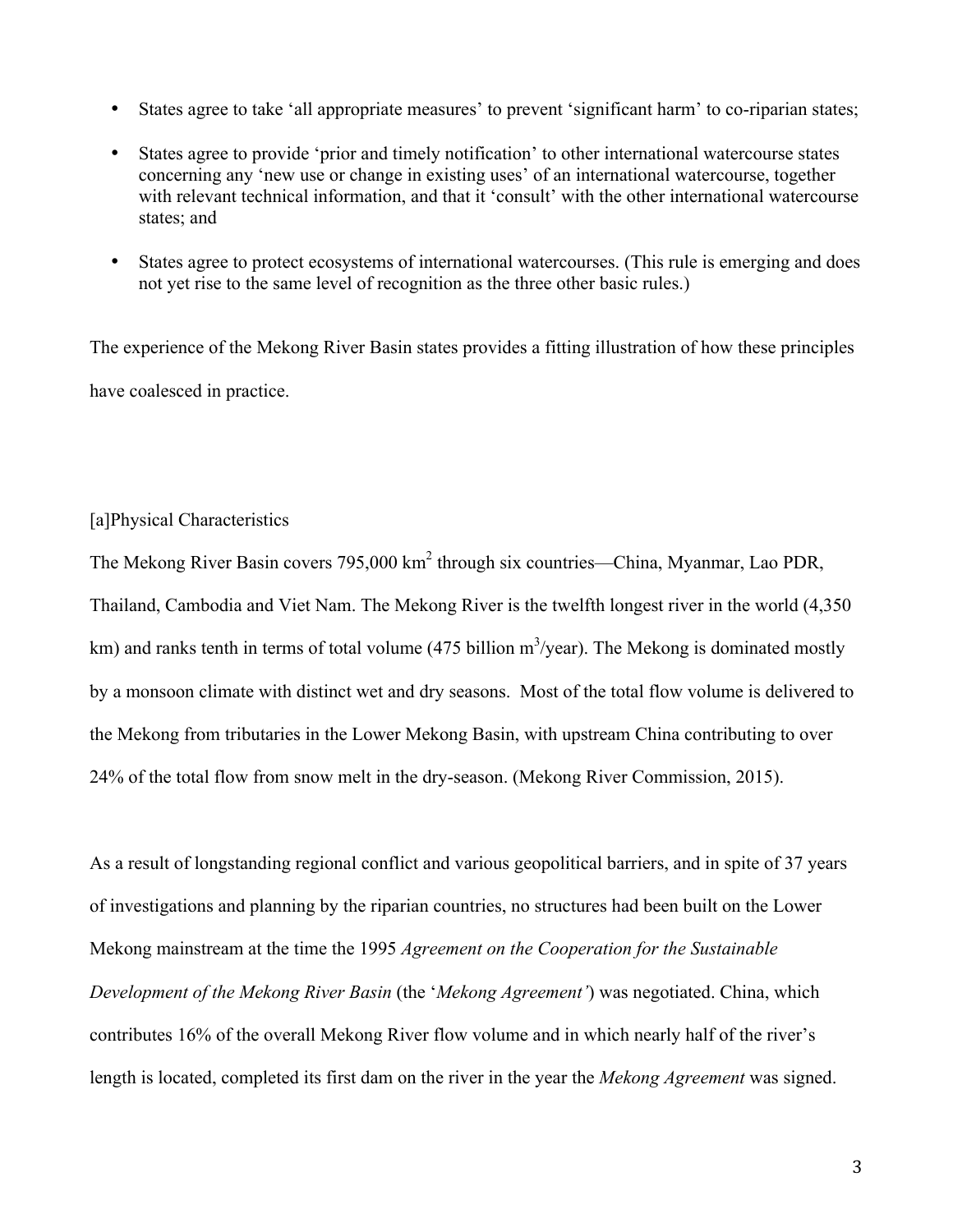Since that point, China has completed another three of the 20-plus dams it has planned for the Lancang and Upper Mekong. These hydropower dams have the ability to regulate flows in the wet season and increase river flows during the dry season downstream.

### [a]Historical Context

The *Mekong Agreement* is a treaty among Cambodia, Lao PDR, Thailand and Viet Nam, who are described as the 'Lower Mekong River Basin States' (LMRBS), to provide a framework for cooperation in the sustainable development, utilization, conservation and management of the Mekong River Basin waters and related resources. The four parties have all signed and ratified the *Mekong Agreement*, which entered into force on 5 April 1995.

Remains one of the few legally binding treaties in Southeast Asia (Bearden, 2010), the *Mekong Agreement* was the outcome of 37 years of regional and supra-regional efforts to cooperatively manage the Mekong River (Öjendal and Jensen, 2012). Throughout this period, extensive planning and feasibility studies were undertaken at considerable cost by the international community. The Lower Mekong became an area of significant interest at the height of the Cold War. This drove investment from the 'Western World' in order to support regional cooperation and development in a strategy to halt the expansion of communist influence in the region.

The early years of the Committee for Coordination of Investigations of the Lower Mekong (*Mekong Committee*, established by statute in 1957 by the lower Mekong riparians), which was authorized to "promote, coordinate, supervise, and control the planning and investigation of water resources development projects in the Lower Mekong Basin", led to the development of a network of hydrologic and meteorological monitoring stations for data collection on the mainstream (Molle et al, 2009).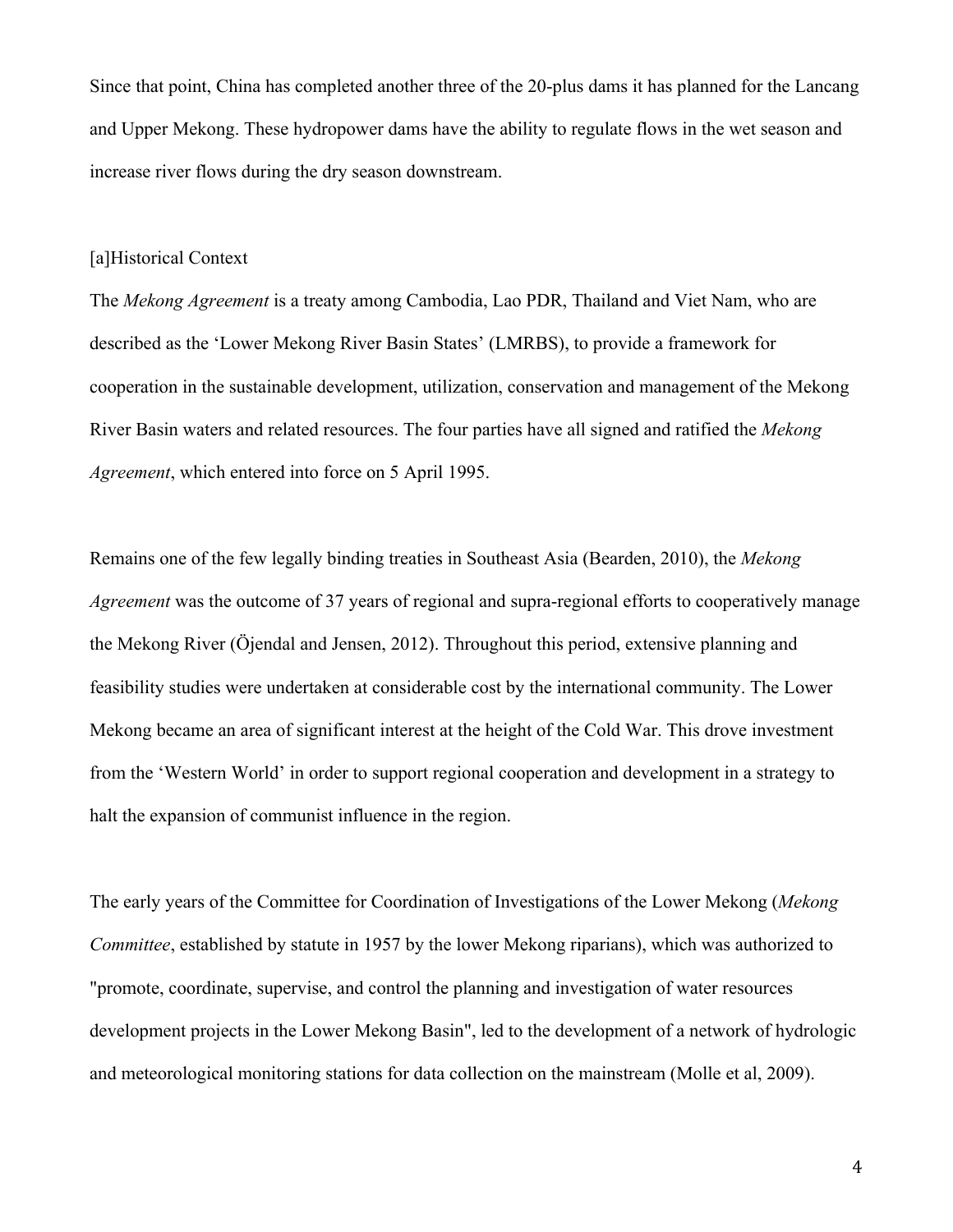When the Pol Pot regime came to power in 1975, Cambodia withdrew cooperative efforts to manage the Mekong. With the lack of a representative government in Cambodia, The *Mekong Committee* became a three-member (Lao PDR, Thailand and Viet Nam) "Interim Committee" in 1978 (Hirsch and Jensen, 2006).

Upon Cambodia's reengagement in 1991, the LMRBS set upon a course that, after 21 months of negotiations, produced the *Mekong Agreement*, which established the Mekong River Commission (MRC) as its regional management body. The MRC was established as the organization responsible for coordinating water resources development in relation to the natural resources and environmental protection in the Lower Mekong River Basin (LMRB) (Browder, 1998). The MRC thus became the replacement mechanism for both the previously established *Mekong Committee* and *Interim Mekong Committee*.

### [a]Socio-Political Context

As a result of extensive planning and feasibility studies conducted during the early stages of the *Mekong Committee*, the potential benefits of a Mekong Basin-wide agreement were reasonably clear for the LMRBS. Each party had distinct issues that could only be resolved through cooperative development of the LMRB. In brief, Thailand and Viet Nam were interested in reaching agreement on water allocation to promote the larger goal of regional cooperation and solidarity after the Cold War ended in the early 1990s. After decades of regional ideological discord and war, Thailand and Viet Nam did not want water disputes to threaten a more general accord in the region. Moreover, it was recognized that reservoirs in China (which in 1995 were already either under construction or in the advanced planning stage) could significantly increase Mekong flows in the dry season. Considering that water scarcity in the dry season is one of the major water related challenges in the Mekong, the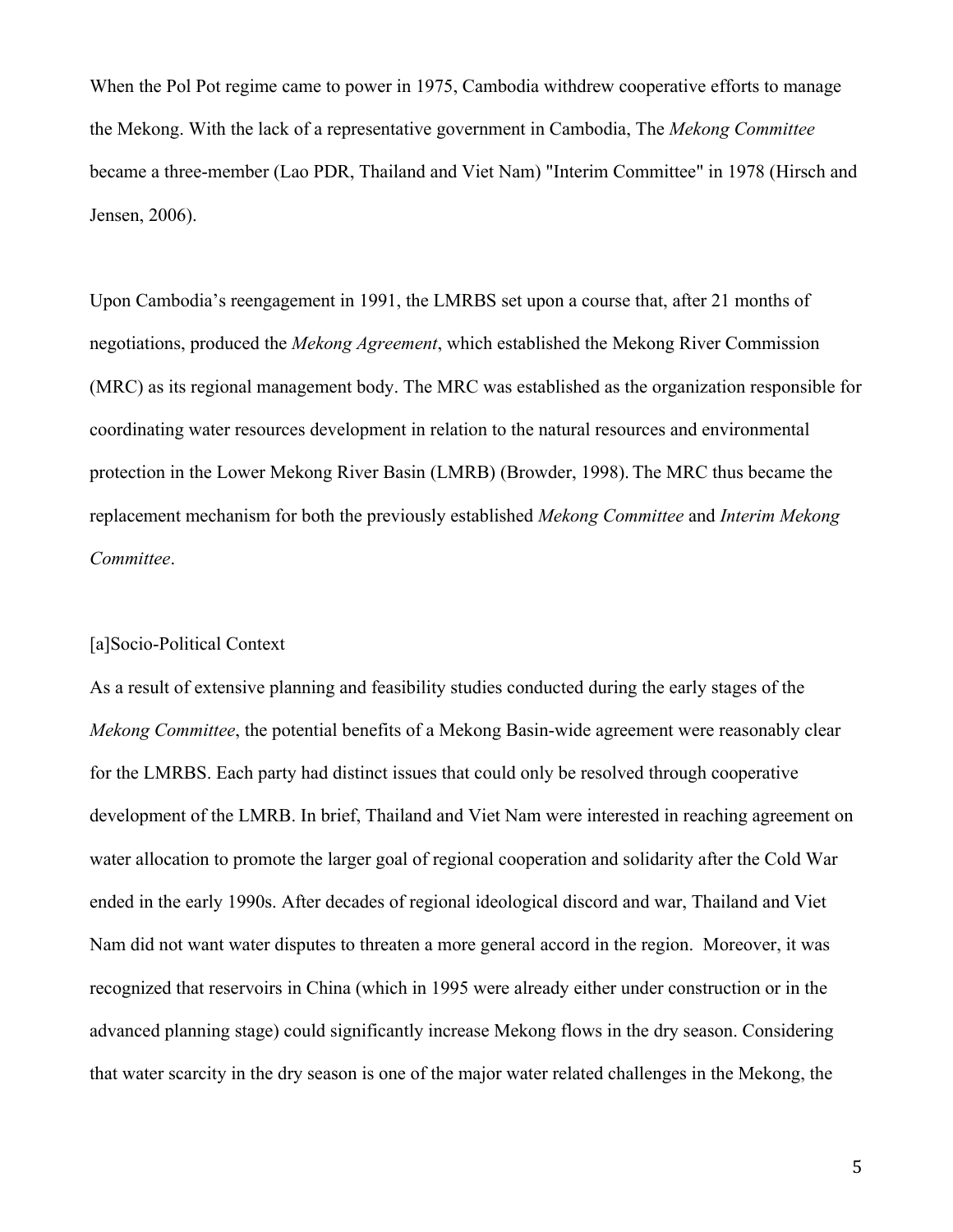projected increase of flows from the Chinese dams was the catalyst for negotiations of how to share the increased dry season water. In addition, international development agencies were willing to continue funding and providing technical services to the LMRBS to cooperate in managing and developing their common water resources to the MRC. Such assistance was particularly important to Cambodia and Laos PDR, the two least developed states of the group.

# [a]Environmental Context

Each of the four countries in the LMRB faced issues regarding inconsistent seasonal water flows on the Mekong in the pre-*Mekong Agreement* stage. Thus, Viet Nam's highest priority was to protect the Mekong Delta, the country's 'Rice Bowl.' The considerable expansion of rice farming over the latter half of the 20th century in Viet Nam required a significant amount of water to be diverted from the Mekong for irrigation purposes. While easily accomplished during the wet season, the Viet Namese needed to maintain at least the existing dry season flows into the Delta to prevent saltwater intrusion and to provide for irrigation. Viet Nam was therefore in favor of dams on the Mekong mainstream if they regulated flows to provide more water availability during the dry season as well as to reduce damaging flooding in the wet season.<sup>5</sup>

For its part, Thailand wanted to ensure access to its share of the Mekong's water. Thailand had plans to expand irrigation to its poor northeastern Issan province through the Khong-Chi-Mun project. Thailand also wanted to divert water from the Mekong into the Chao Phraya Basin in central Thailand. The country's major policy issue was that it did not want these projects, nor any other projects, subjected to prior agreement through the *Mekong Committee*, which Thailand believed would be unduly burdensome.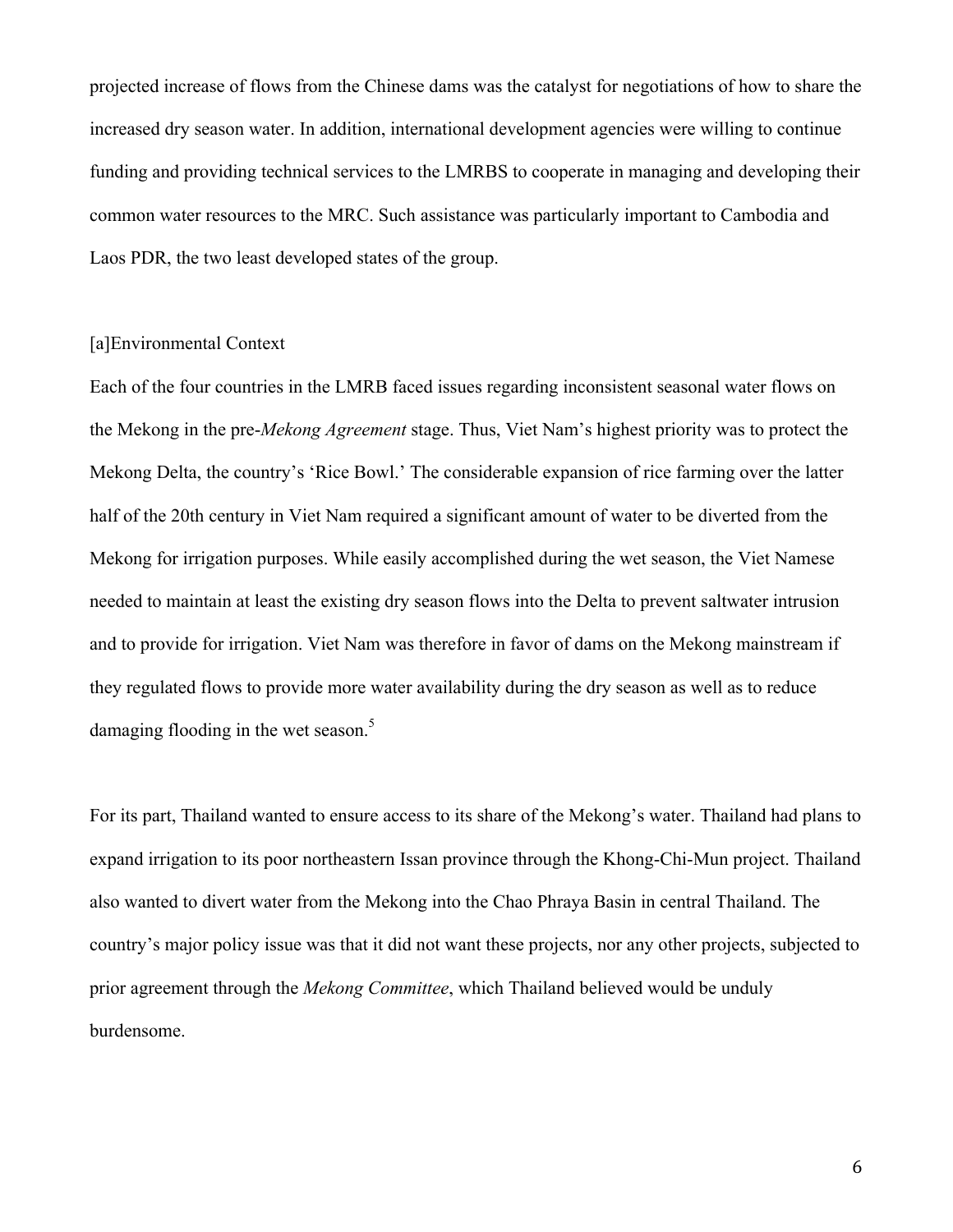Laos PDR's major water concern was to maintain the Mekong in a natural state as a navigable river. Because it was a landlocked country without sufficient land transportation infrastructure—and all major urban centres are located on the Mekong—ensuring a navigable river was vital to Laos PDR. The hydroelectric potential and related revenue that could be generated on the Mekong was also a primary interest to the Laotian government.

Finally, Cambodia's priority was to ensure protection of the Tonle Sap, also known as the Great Lake.<sup>6</sup> Cambodia was concerned that upstream water projects, such as dams in China, Laos PDR and Thailand, would damage the Tonle Sap, which is both central to Cambodian culture as well as of major environmental importance because it represents one of the largest wetland biodiversity reservoirs in Southeast Asia and is among the most productive fishing grounds in the world.

# [a]Development of the Mekong Agreement

Once Cambodia could again participate in efforts to cooperate on multilateral Mekong issues, how this new cooperative platform would operate became a threshold issue. According to Browder,

When Cambodia's readmission threatened to reactivate the Mekong Committee's constitutional framework—which required approval by the Mekong Committee for all proposed projects—the Thai government called for negotiations to restructure the Mekong regime (Browder, 1998, p117).

Thailand at this time was lobbying for a new, less stringent system of rules regarding prior notification. This contentious issue resulted in Thailand cancelling a Mekong meeting in Chang Rai in early 1992, when the other participant states proposed rules that would require prior agreement on development (as had been the case under the protocols of the IMC).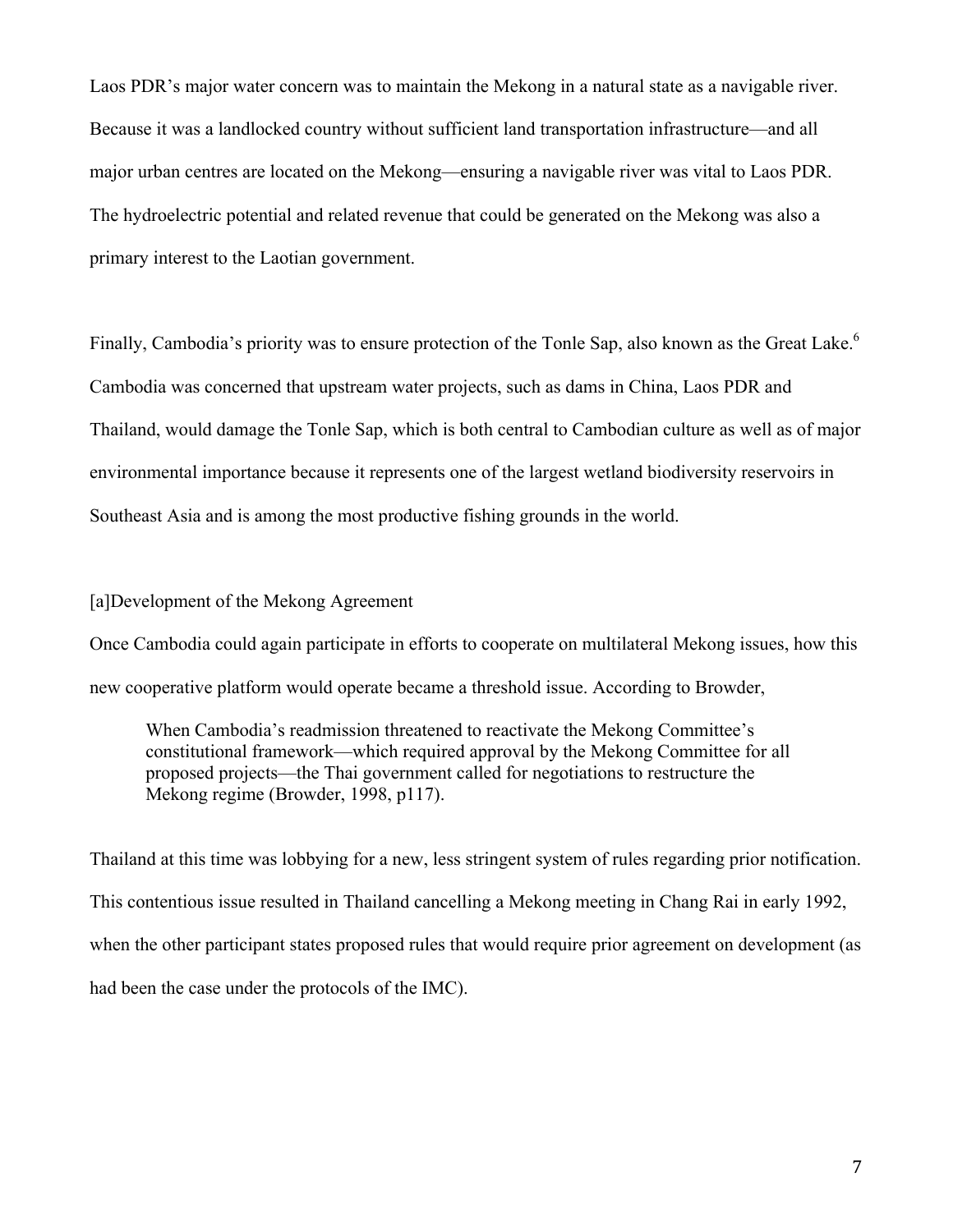In addition, issues over which countries would be involved in the meetings became contentious. For example, Thai delegates were interested in the inclusion of their Chinese and Myanmar counterparts in negotiations. This was opposed by Viet Nam, which wanted a constitution for Mekong River management to be agreed upon by the four downstream countries before moving to management discussions with Myanmar and China, the two countries in the upper reaches of the Mekong River Basin.

The role of the incumbent in the Secretariat office became an issue, as the Thai delegation believed the incumbent was biased in favour of the LMRBS (Browder, 1998). The Secretariat favoured a form of increased cooperation among the four states, which would involve limiting each country's sovereignty over their respective portions of the Mekong. The Secretariat was excluded from the negotiations and reactivation of the *Mekong Committee* came to a standstill.

The United Nations Development Programme (UNDP) was heavily invested in a Southeast Asia regional management project and was committed to its success. To save the stalled negotiations, the UNDP provided neutral assistance in facilitating a solution to the impasse among the parties by proposing an informal consultation, which took place in Hong Kong in October 1992 (Radosevich, 2009). The success of that meeting led to an historic follow up meeting in Kuala Lumpur later that mid-December. At this meeting, the four parties drafted the key points that formed the basis for a future framework for Mekong cooperation, which was officially expressed in a Communiqué and Guidelines after a meeting of the Mekong Working Group (MWG)-I in Hanoi in February 1993. The UNDP agreed to provide technical and financial assistance in formulating a new agreement, and a noted international water law expert was selected by the four countries as the Senior Advisor for negotiating and drafting the document to be approved by the four participating LMRBS.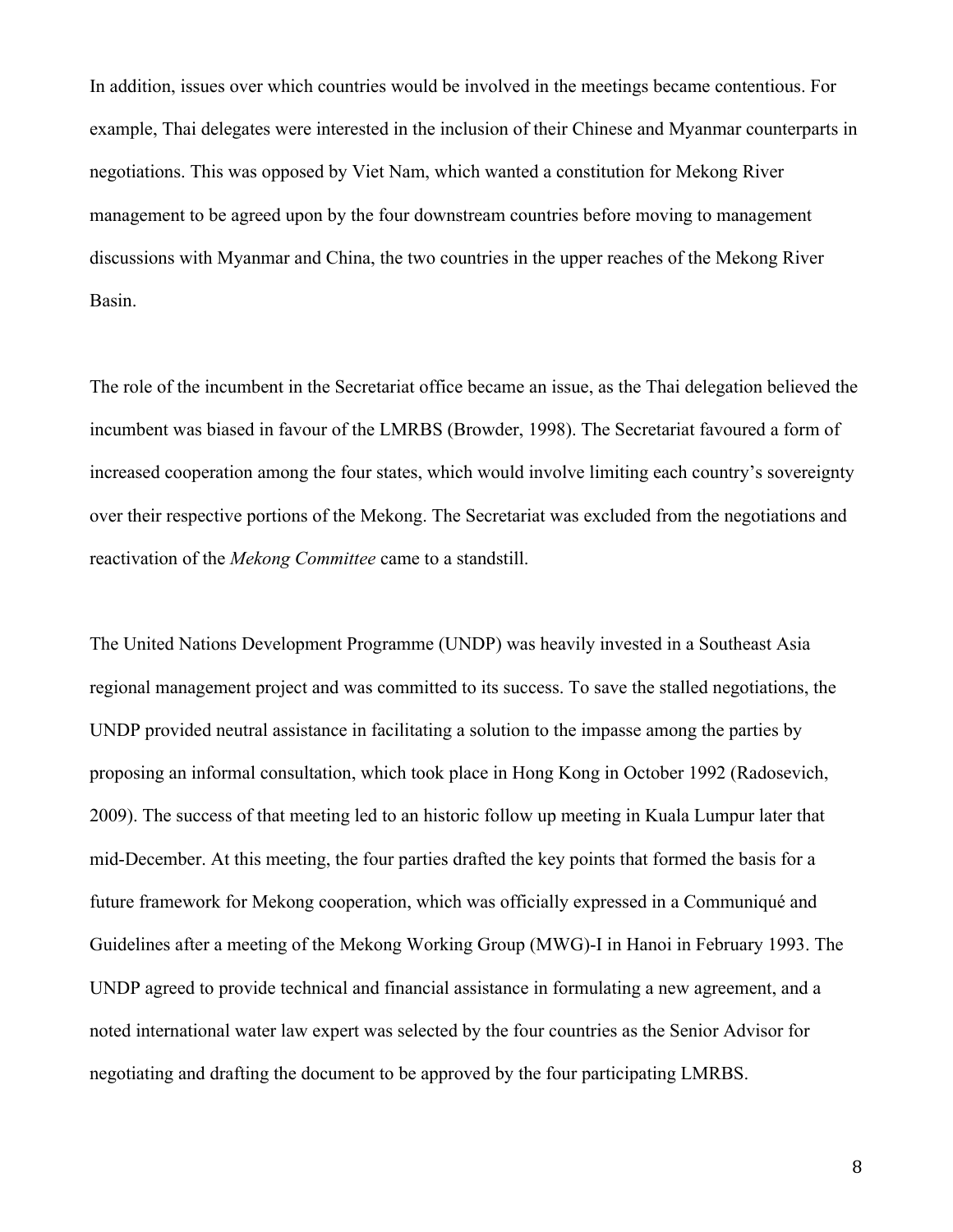This 'mandate' of the MWG served to guide the preparation of the draft *Mekong Agreement* among the parties, along with the various subsequent papers and discussions. The Guidelines contained many important provisions of common interest and mutual acceptance to the parties. Recognizing that 'certain elements of cooperation already exist' that may need redefining, six elements for the future framework of coordination were set out: (1) a set of principles for the sustainable utilization of water resources of the Mekong River system; (2) an institutional structure and mechanism for coordination; (3) a definition of the functions and responsibilities of the structure and mechanism; (4) the legal basis for the governance and financial operation of the structure and mechanism; (5) future memberships of the structure; and (6) management of the structure (Radosevich, 2009).

In October 1992, the LMRBS decided against including China and Myanmar in the negotiations. However, the four lower riparians did agree to negotiate a new framework of cooperation that would be conducive to eventual Chinese and Myanmar (Burmese) participation (Browder, 1998). The negotiation and drafting of the new agreement took nearly two years. There were moments when it was unclear whether an agreement would be realized. However, each participant country recognized that the best alternative to a negotiated agreement was far less desirable than reaching a formal agreement. This scenario likely encouraged the four countries to make the necessary concessions in order to reach mutual consensus for a cooperative framework on the Mekong.

### [a]Absentee Riparian Countries and Organizations

China and Myanmar, whose territories are included in the Upper Mekong Basin, are not parties to the *Mekong Agreement*. In 1996, as provided for in the *Mekong Agreement* and explained below, China and Myanmar became official 'Dialogue Partners.' Accordingly, they may send representatives to a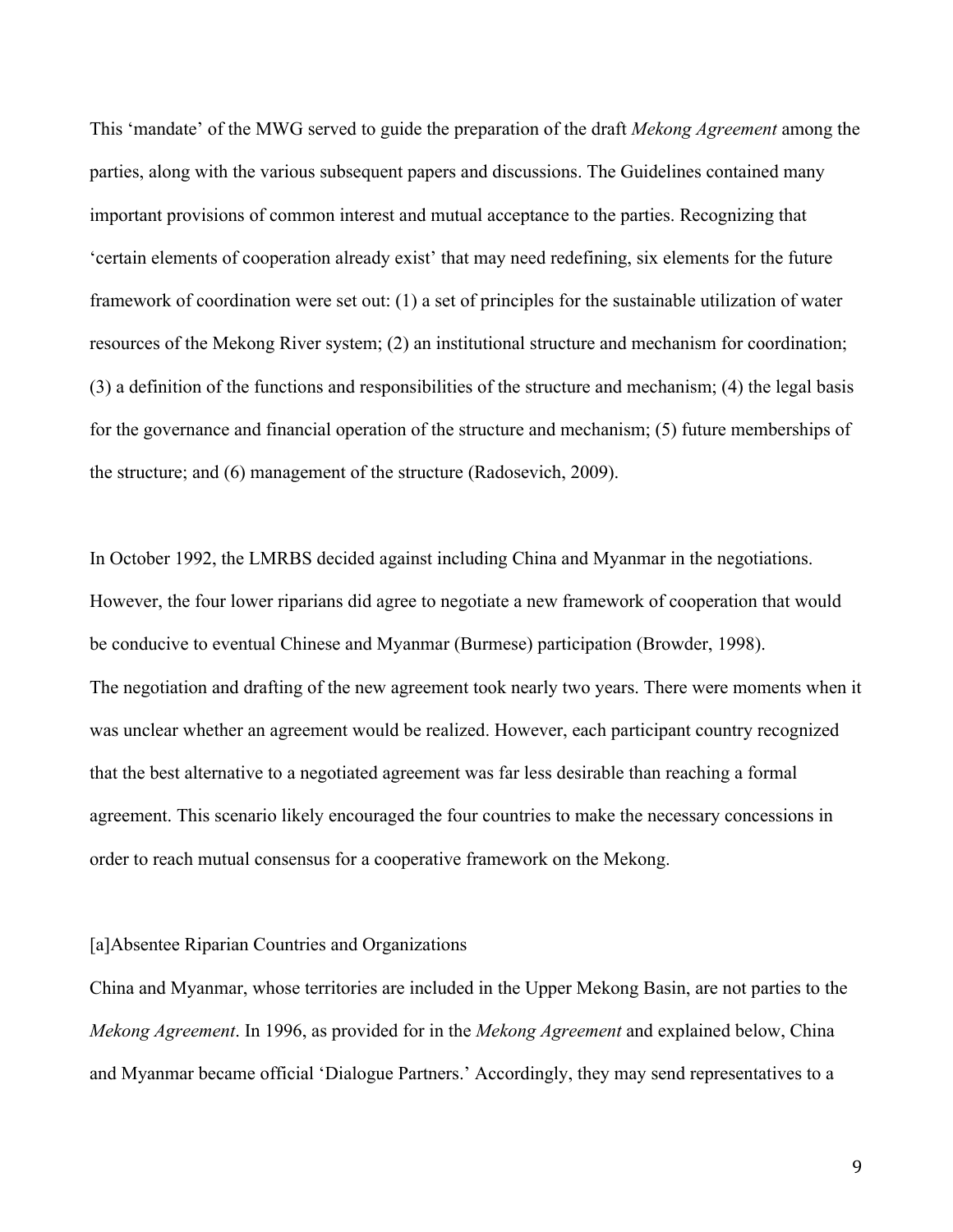special one-day annual fall meeting of the MRC Joint Committee (JC). Should China and Myanmar become parties to the *1995 Agreement -* which many believe is necessary for the *1995 Agreement* to fully realize its purpose and set goals (Wolf & Newton, 2007; Backer 2007) - they have the potential to do so. The *Mekong Agreement* (art. 39) provides for the addition of new parties: '[a]ny other riparian State, accepting the rights and obligations under this Agreement, may become a party with the consent of the parties.'

In addition to Member States and Dialogue Partners, some international organizations have the right to attend and participate in JC and Council meetings. The Asian Development Bank, the Association of Southeast Asian Nations, the International Union for Conservation of Nature, the UNDP, the United Nations Economic and Social Commission for Asia and the Pacific, the World Bank and the World Wildlife Fund all possess observer status. Donors have the opportunity of dialoguing with the MRC through the Donor Consultative Group (DCG), established by the MRC to facilitate donor interactions and coordination.

#### [a]The Negotiation Process

The negotiations that led to the *Mekong Agreement* were guided by the principles of customary international water law and the rights and needs of each of the four riparian countries. The four countries established a Mekong Working Group (MWG) of five representatives from each country (including at least one from each country's respective Ministry of Foreign Affairs). The MWG would hold five 'formal' meetings ('flags, neckties, seating arrangements and minutes kept') and two 'informal' ('no flags, no ties and no minutes') technical drafting group meetings that would prove crucial to the success of the process (Radosevich, 2009).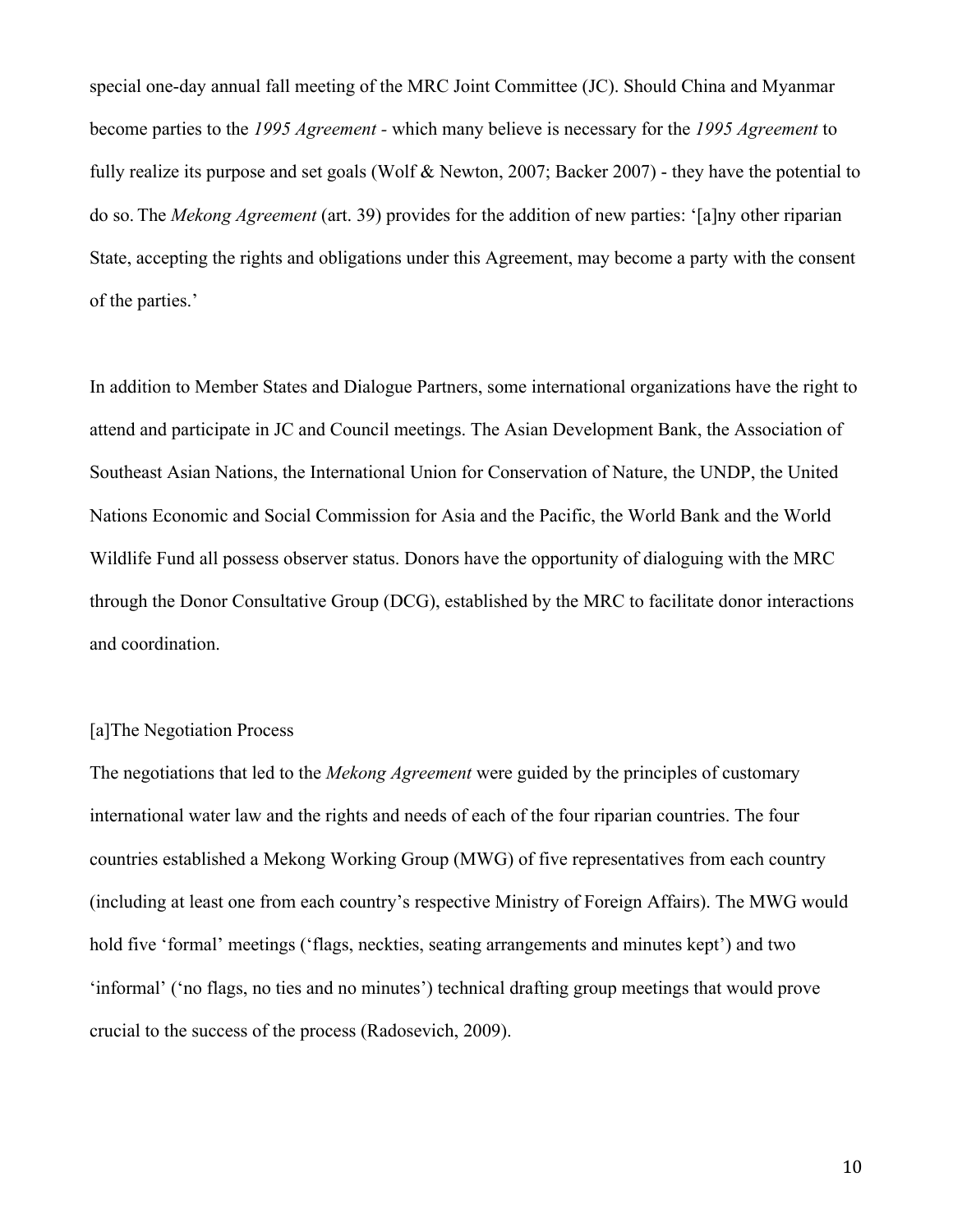The MWGs needed to negotiate a new international framework that would protect the fundamental water resource interests of each Member State. This meant that no party should benefit at the expense of another, meaning that all parties 'win' or at least do not 'lose' by cooperating.

[a]Main Issues that Arose in the Negotiations

### [b]Compensation

The first major issue that arose in the negotiations was with respect to art. 8 in the draft agreement and compensation for damages. The Thai delegation was primarily concerned with the use of the term 'compensation' because such a term would trigger the need for parliamentary approval and ratification. Instead, the Thai delegation suggested that the document should use the term 'responsibility for damages.' The other three country delegations were opposed to Thailand's proposal, but were persuaded that the phrase would in essence mean the same thing. Thus, the terminology suggested by Thailand was adopted.

#### [b]Dispute Resolution

The second major issue in the negotiations focused on the *Mekong Agreement's* dispute resolution mechanisms. Lao PDR officials proposed that the disputes that remained unresolved through either the MRC or by the respective governments should be referred to the International Court of Justice (ICJ) or to binding arbitration. The Thai government was opposed to this proposal, viewing it as a restriction on their bargaining power vis-à-vis Thai developmental goals. The matter was resolved in art. 35, where without naming the ICJ, if the parties could not resolve the matter through their governments, they would proceed according to the principles of international law, i.e., through the United Nations system and the ICJ.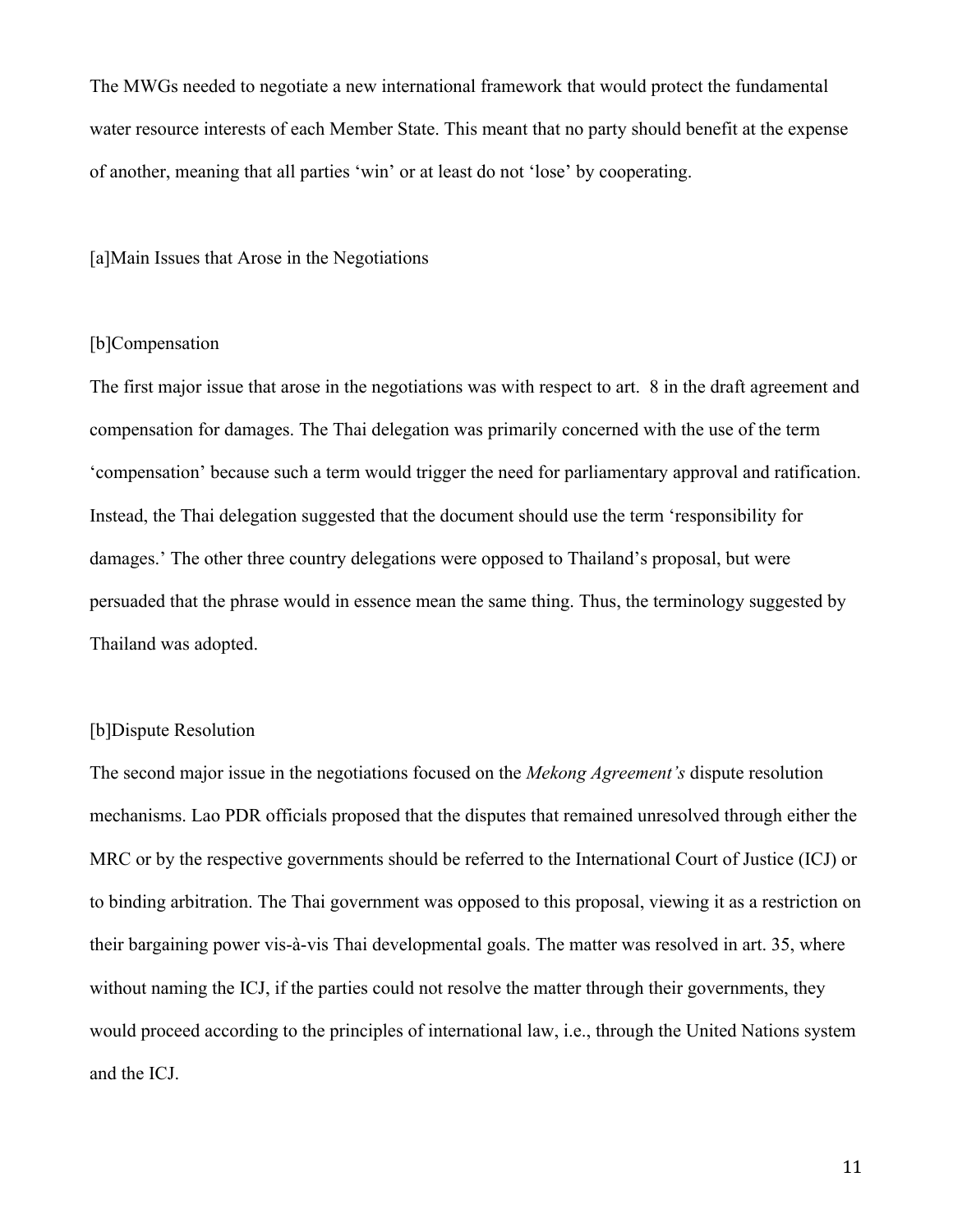[b]Minimum Flows

Article 6 of the *Mekong Agreement* would cover several issues related to water levels throughout the year. Provision A of art. 6 mandates a minimum level of natural dry season flow. The Cambodian delegation was able to ensure agreement on an acceptable natural reverse wet season flow (in Provision B) that would be sufficient to sustain Tonle Sap through the dry season until the flow would reverse to the Mekong River. The parties were unable to come to an agreement on a formula to set the minimum flow during the dry season, so the issue was tabled to be determined by the MRC at a later date.

The minimum dry and wet seasons flows in the agreement would address the Viet Namese concerns about saltwater intrusion, the Laotian concerns about navigability in the summer and the Cambodian concerns about maintain water levels in Tonle Sap. The Thai government was willing to make concessions in order to foster greater regional cooperation and goodwill. Thai representatives also realized that the forthcoming Chinese dams would increase the amount of flow in the dry season, thus making it a more palatable concession for Thailand.

#### [b]Power to Review

The most difficult issue to resolve in the negotiations related to the power to review proposed water uses (art. 5). Laos PDR, Cambodia and Viet Nam were in favor of a system wherein mainstream projects and diversions of water from the Mekong would be subject to prior agreement by the MRC, as had been the case during the IMC era. However, Thailand was adamantly opposed to other states having veto power over its proposed projects in the Mekong, and accordingly made this issue the primary concern of their delegation. The Thai delegation favoured instead the approach incorporated in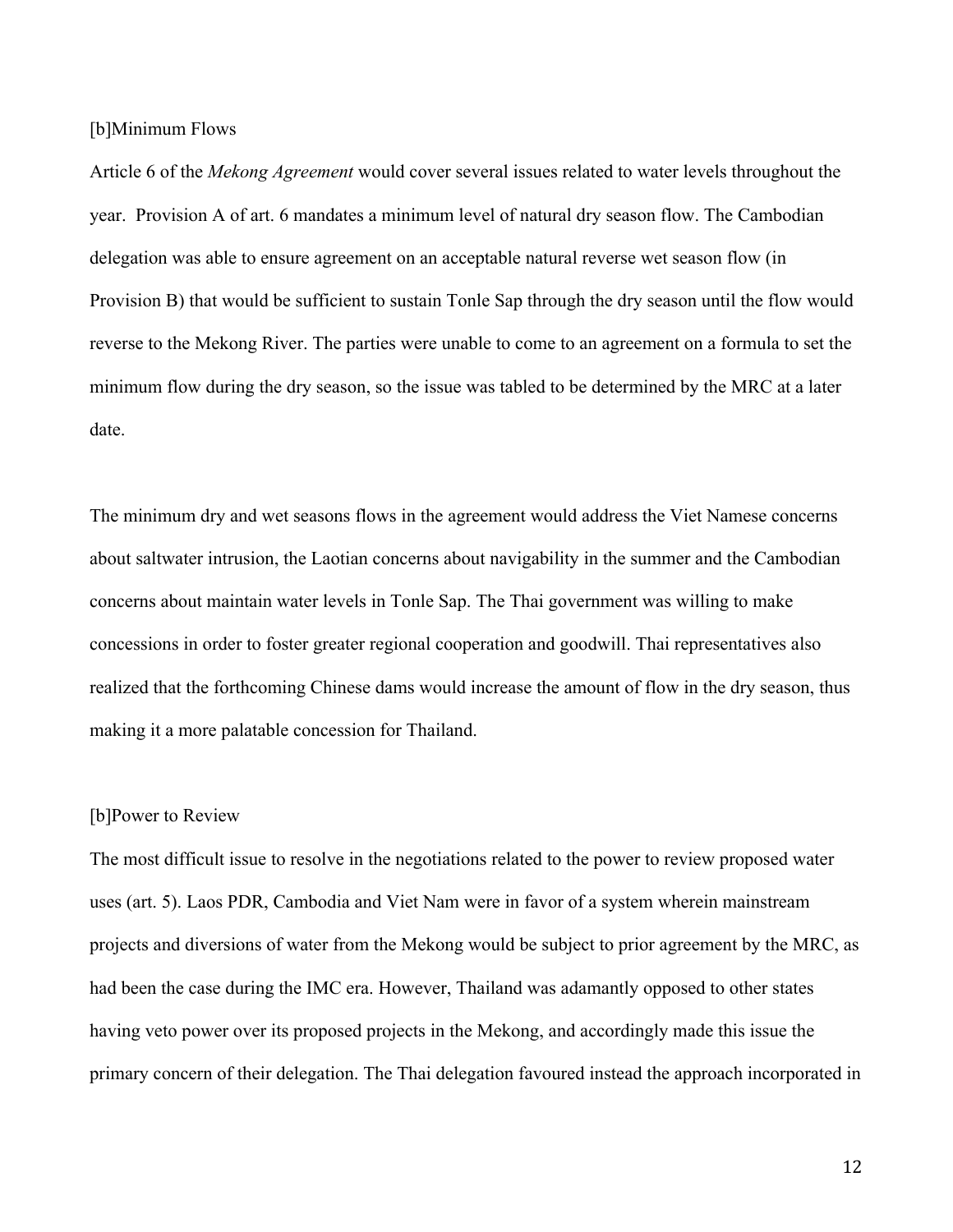the *International Law Commission (ILC) Draft Articles* on the *Watercourses Convention*, which required states to notify and consult with states that potentially could be harmed by a proposed project, and if necessary, to negotiate an agreement with the party/parties. The Thai delegation was further interested in the *ILC Rules* because it would be more palatable for the Chinese to join the MRC, which the Thai delegation keenly favoured.

In order to make progress on this issue, the Vietnamese delegation proposed a conceptual framework matrix for art. 5. Cambodia was successful in getting the Tonle Sap classified as a tributary, which did not concern the Upper Riparian states considering its downstream position. Viet Nam knew that it was of crucial concern, but its delegation was preoccupied with what it perceived to be more immediate projects in Thailand.

The intent of prior consultation and agreement were not difficult to reach consensus on. However, the intent of notification was disputed between Thailand, who wanted the provision to include 'without any discussion necessary,' and Viet Nam, which found this troubling. In the absence of consensus, this section of the definition was eventually left out of the *Mekong Agreement*.

Throughout negotiations, Thailand wanted to forgo the requirement of prior agreement in dry season flows, as opposed to the other three states, who were in favor of requiring such an agreement. After a number of negotiating sessions on this issue, the sides were nearing agreement until a Thai newspaper article mentioned a Thai Cabinet plan to draw water out of the Mekong for use in Thailand without the approval of the other states. This caused a stir in Viet Nam, who emboldened their demands, and caused a slight impasse in negotiations. Nonetheless, Laotian, Cambodian and Viet Namese delegations were subsequently able to come to a consensus on a proposal that satisfied the Thai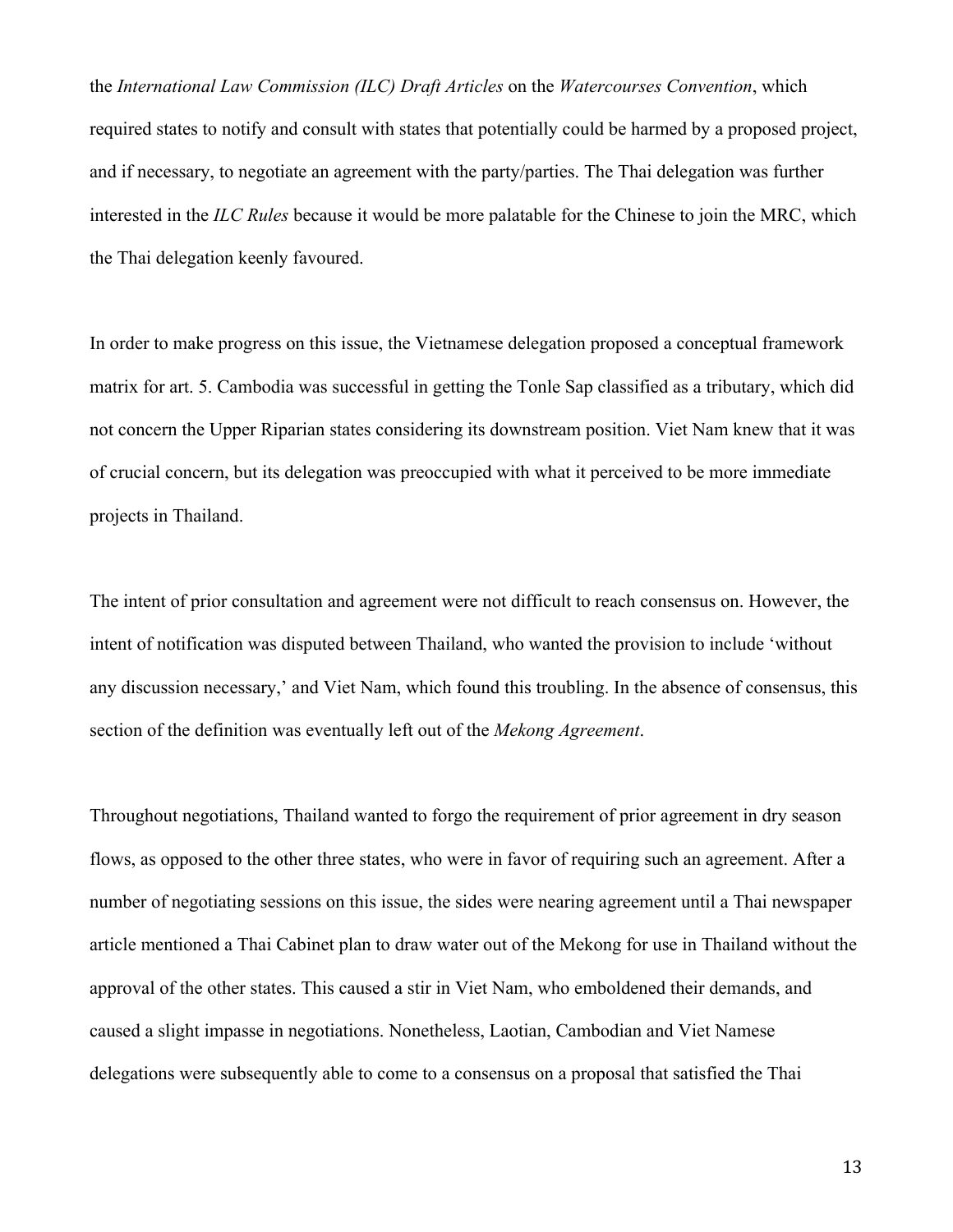delegation. The agreement satisfied the Thai delegation because it would not threaten proposed Thai projects, and it limited the scenarios where prior agreement was required before a project could proceed. For the LMRBS, it ensured that projects which threatened their interests at the most vulnerable time (i.e., during the dry season) needed prior agreement.<sup>7</sup>

#### [a]Key Factors Leading to Successful Negotiations

The historical relationships among the LMRBS were a major factor in the successful outcome of the negotiations that produced the *Mekong Agreement*. The participant countries had nearly 37 years of interaction, which evolved into what was recognized as the 'Spirit of Mekong Cooperation.' (Radosevich, 2009). This experience helped to create a strong desire and sense of commitment among the countries to continue their joint efforts to reach an agreement. The LMRBS also had the benefit of shared data and information, collected over the course of the life of the MC and IMC.

The *ILC Draft Articles*, the *Helsinki Rules*, various other international water treaties, and customary international law provided a solid legal foundation that was influential throughout the course of the negotiations. This platform became a fall back position when the parties could not come to an agreement on particular issues. Reliance on these international legal norms was aided by the fact that some members of the MWG had received training on international law through their participation in a Legal Studies Group in the Mekong Secretariat. Other key members of the MWG were active members of the ILC's Working Group for the formulation of the *Watercourses Convention* and the Senior Advisor for the negotiations was a recognized international water law expert.

Several negotiation approaches were utilized to help develop consensus in the negotiations. For example, in order to disengage the participants from their beliefs and perceptions, a 'one-nation basin' scenario was adopted as a hypothetical theoretical framework. Under this scenario, the LMRB was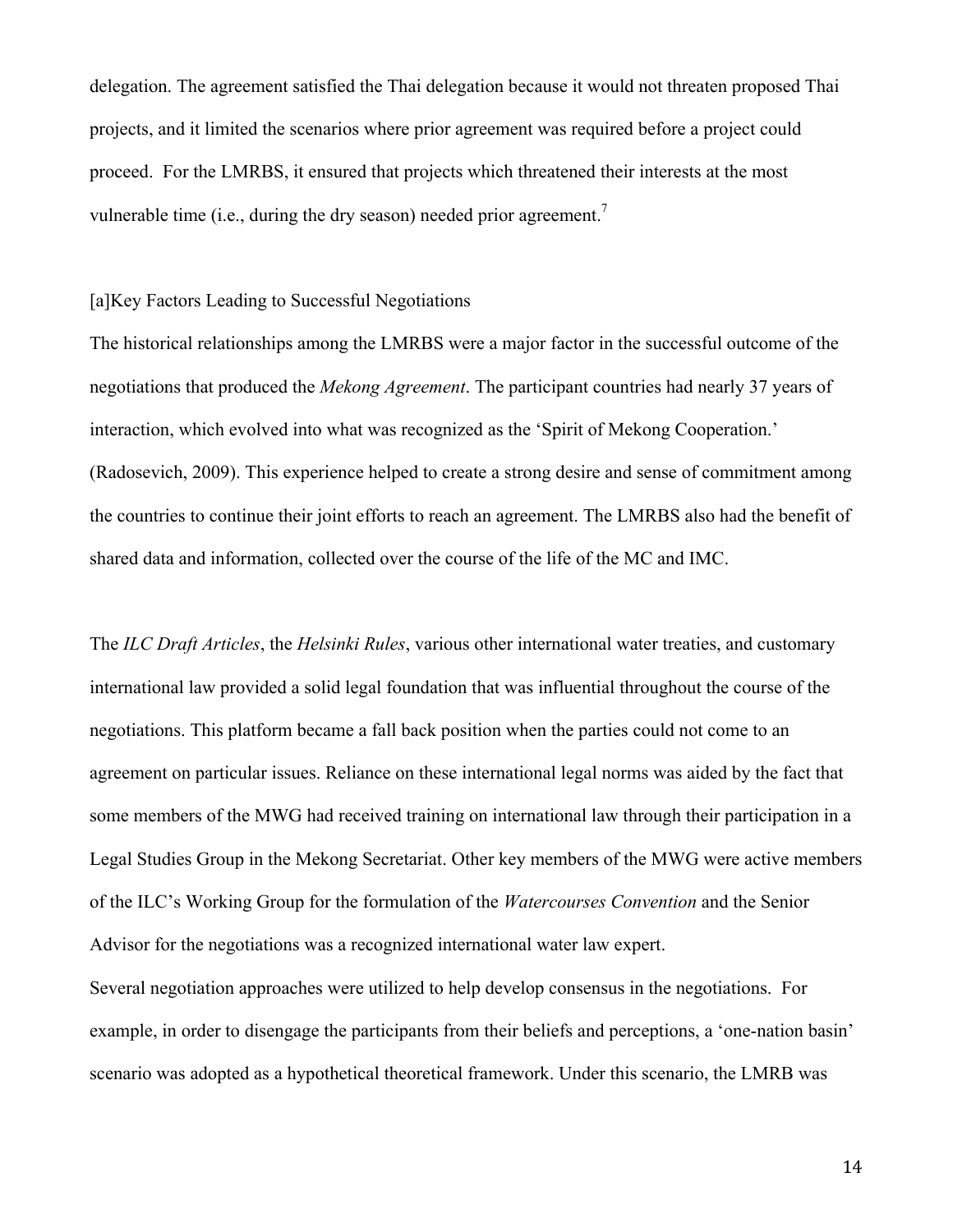assumed to be one nation and discussions were to be conducted within a shared nation framework. Each participant alternated roles with other representatives in the discussions to create greater empathy at the negotiating table in an effort to work toward an optimum and equitable solution to the utilization and protection of the water and related resources. National boundaries were subsequently overlain in a later scenario to adjust interests. This process helped the participants to better understand each other's interests and concerns (Radosevich, 2009).

Another useful negotiating approach utilized by the parties, to their great advantage, was to discuss and evaluate various options about the kind of agreement and institution that they believed would be most suitable, and then proceed to the second stage of discussions about the options relating to the range of objectives, principles, specific issues and processes that would be included in the agreement, and ultimately implemented by the established organization. The shared objective in these negotiations was to seek the highest common mutually acceptable option.

# [a]Key Elements of the Mekong Agreement<sup>8</sup>

# [b] Dispute Resolution

The *Mekong Agreement* provides four steps for resolving disputes. The MRC has responsibility for addressing any disagreement first, pursuant to arts 18.C and 24.F. If the MRC cannot resolve the dispute at this stage, the issue is to be referred to the respective governments, to be resolved diplomatically (art. 35). If this also proves unsatisfactory, countries may refer the issue to a third party for mediation, such as an international organization, an international professional group or an individual. Finally, countries may refer to international law principles (art. 35).

# [b] Financing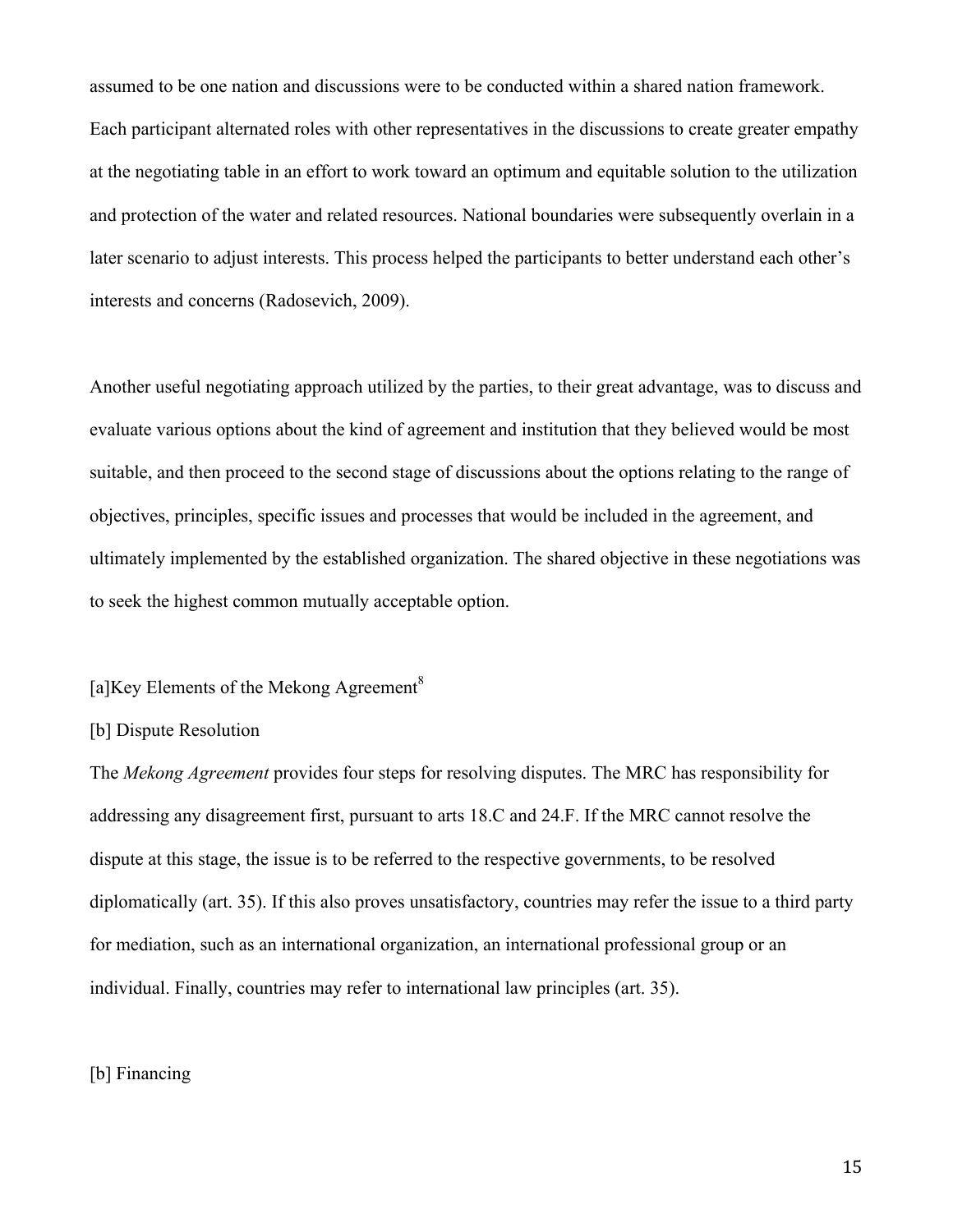The MRC's budget consists of contributions from Member States on an equal basis (art. 14), though this refers primarily to the administrative costs for running the MRC. The MRC relies heavily on international donors to fund its projects. Development Partners have pledged more than US\$20 million for the 2016– 2020 Strategic Planning period for the MRC (Mekong River Commission, 2015). In recognition of this essential donor involvement, art. 41 of the *Mekong Agreement* specifically acknowledges the contributions of the United Nations and the international community, and expresses the desire to continue these relationships.

# [b] Data and Information Exchange

Data and information exchange among the LMRBS had been ongoing for 40 years in the lead up to the MRC. However, the *Mekong Agreement* served to cement this process. The responsibilities related to data and information sharing, exchange and harmonization were split among members of the JC and the Secretariat. The JC is to 'regularly obtain, update and exchange information and data necessary to implement this Agreement' and to 'conduct appropriate studies and assessments for the protection of the environment and maintenance of the ecological balance of the Mekong River Basin' (art. 24). The Secretariat is directed to '[m]aintain databases of information as directed' (art. 30). In this sense the *Mekong Agreement* only calls for data collection in the most general terms. There remains room for improvement, especially with regard to forecasting models (Schmeier, 2011).

#### [b] Flexibility

Designing a flexible agreement was seen as imperative to those involved in the negotiations. Thus, the purpose of the MRC was to establish a cooperative institutional framework that would be robust enough to make operational decisions under a variety of future conditions. Conscious of the need to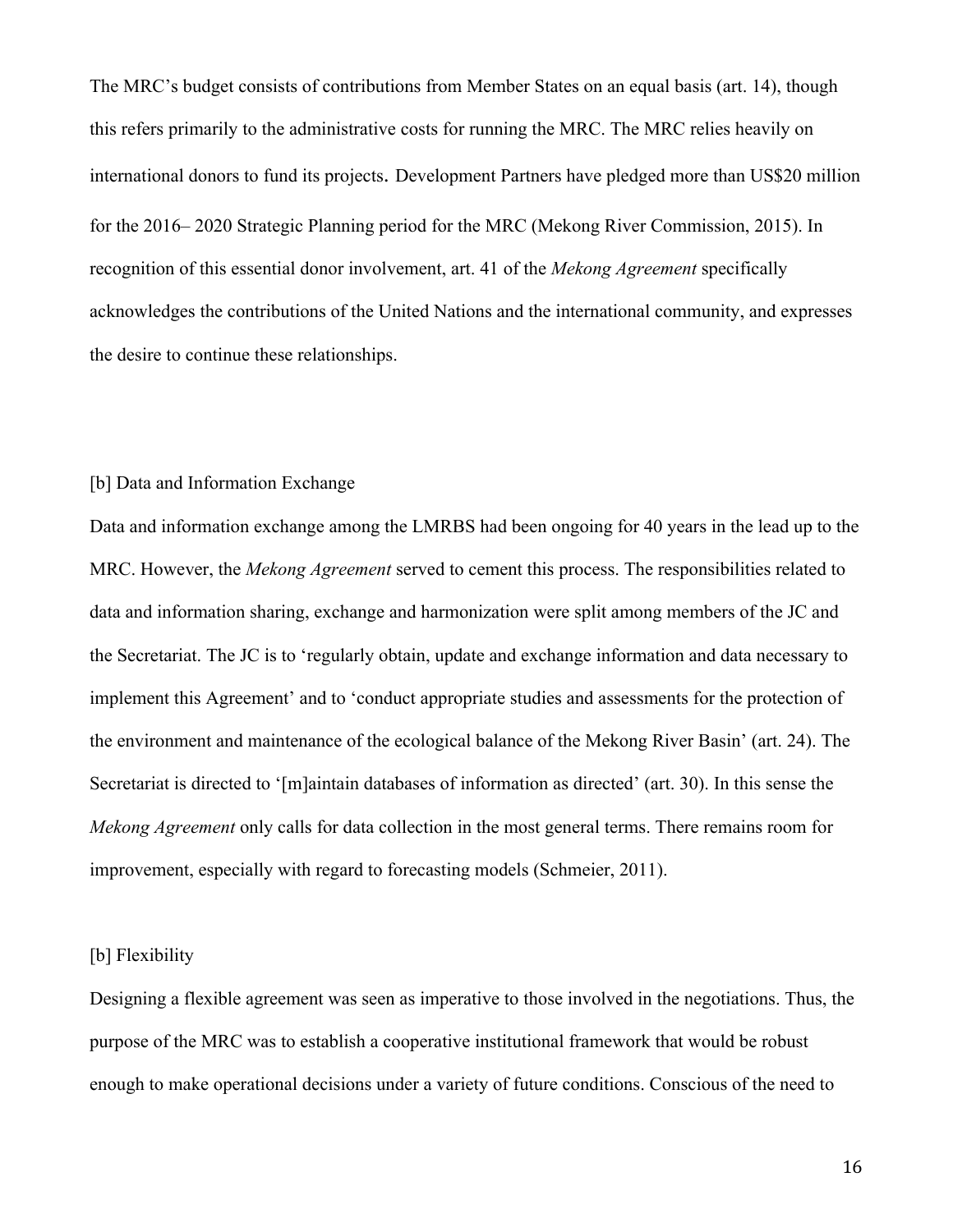maintain ecological integrity as well as to ensure territorial sovereignty, the provisions of the Mekong Agreement that concern the use of Mekong River waters offer considerable flexibility for varying objectives, while maintaining the protection for the fundamental interests of the LMRBS through its procedural requirements (Schmeier, 2011). For example, art. 5 of the *Mekong Agreement*, which refers to 'reasonable and equitable utilization' of the Mekong, prescribes a dynamic operational decisionmaking process rather than a static legal agreement. Countries are to provide notification<sup>9</sup> or prior consultation<sup>10</sup> to the JC of an intended use for the Mekong and its tributaries depending on the season/use, or to come to a prior agreement if such a proposed use is within the most sensitive scenarios. This kind of prior consultation enables all parties to assess and mitigate, or to minimize the harmful effects of each other's actions. Though this mechanism places some constraints on individual country behavior, it is a useful compromise that reflects both sovereign interests and hydrological perspectives.

Of particular importance is the recognition by the parties, throughout the *Mekong Agreement*, that the use of waters governed by the *Mekong Agreement* excludes natural domestic and minor uses of water that do not have a significant impact upon the mainstream flows. This eliminates the doubts and anxieties about unreasonable restrictions of the *Mekong Agreement* upon riparian rights and normal uses by domestic inhabitants.

The approach of art. 5 of the *Mekong Agreement* is based upon the universally accepted reasonable and equitable utilization doctrine and the need to maintain certain flows on the mainstream as provided in art. 6. The purpose of this legal framework is to provide a realistic means for cooperation by all riparians who are provided with the practical opportunity to maximize options for trade-offs, exchanges or releases from other sources (i.e., lower tributaries from the same riparian country) to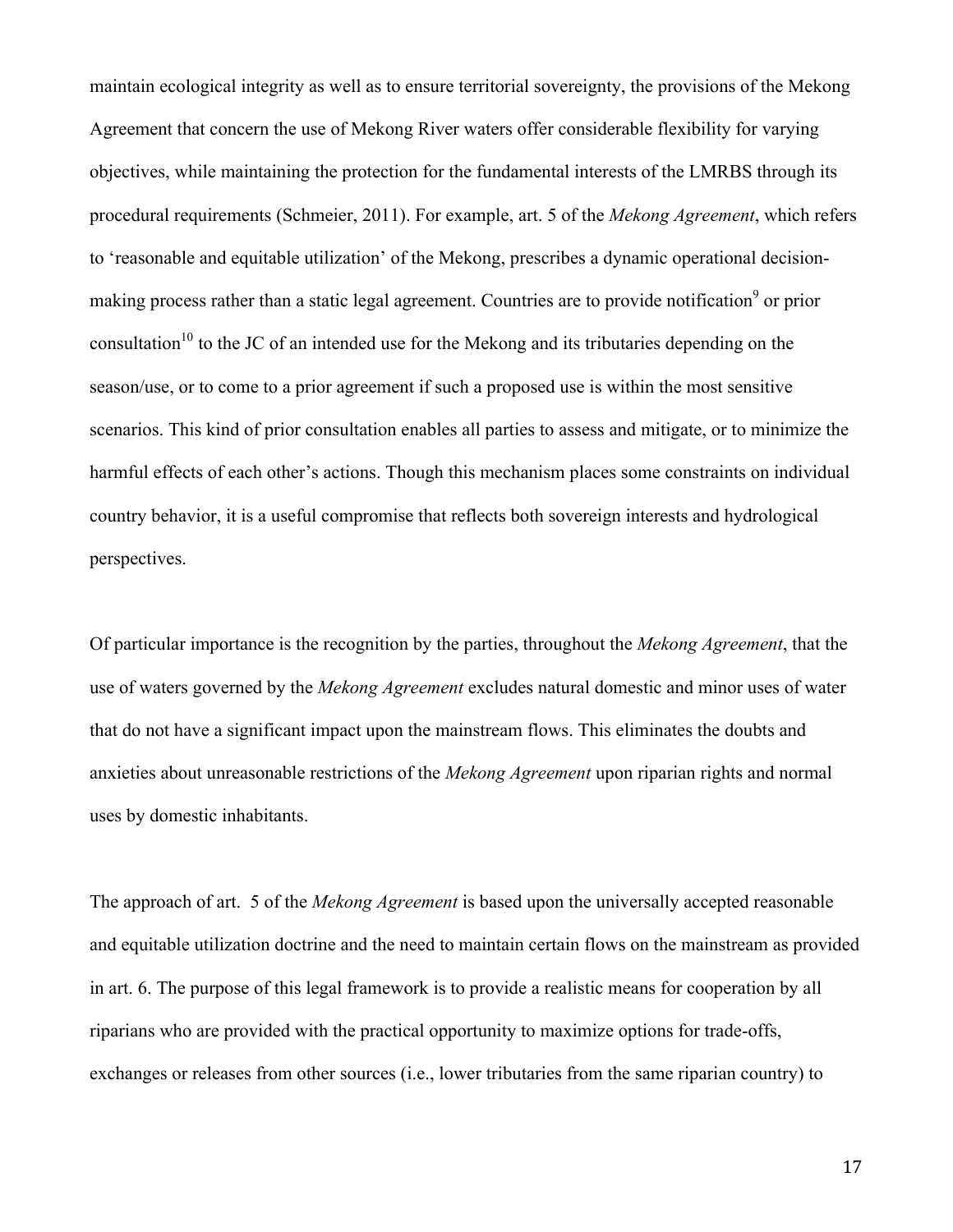protect the flow levels, while optimizing the sharing and use of waters during the two seasonal variations. This also takes inter-basin impacts on the basin of origin into consideration. In theory, it provides certainty, security and flexibility to all riparians under what may be termed a 'super-fairness' doctrine. Article 37 provides that the *Mekong Agreement* may be 'amended, modified, superseded or terminated' by mutual agreement of all parties, thereby contemplating and allowing for flexibility in the *Mekong Agreement* to address future needs.

# [a]Implementation and Monitoring

#### [b]Structure of the MRC

There are three organs of the MRC: the Council, the JC, and the Secretariat. The Council meets once annually and is responsible for overall MRC governance. It consists of one member from the ministerial or cabinet level from each Member State. The JC is responsible for the implementation of Council decisions and policies, and it functions as a management board. The JC is comprised of one person appointed by each country who is recruited from a rank that is no less than a Head of Department level. The Secretariat provides technical, logistic and administrative assistance to the other MRC organs, and is directed by a Chief Executive Officer (CEO), appointed by the Council. The MRC CEO is responsible for day-to-day MRC operations.

Other functional entities supplement the work of the three main MRC bodies but are not structures of the MRC. The National Mekong Committees (NMCs) coordinate activities at national levels, and link the MRC Secretariat to national ministries and agencies. As mentioned, China and Myanmar are Dialogue Partners to the MRC. China currently provides water level data during flood season from stations located within its boundaries on the Upper Mekong. The DCG provides funding for MRC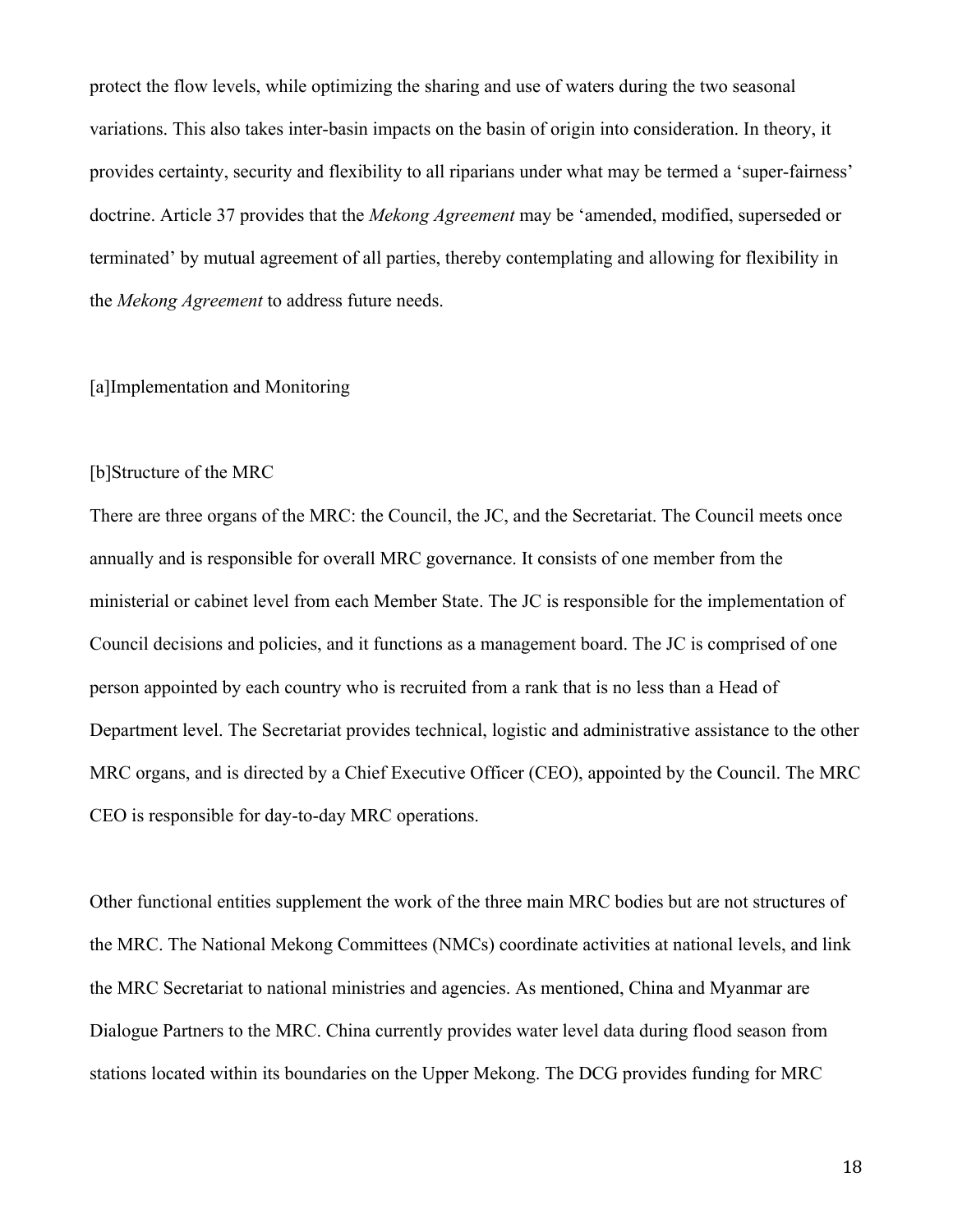activities and programmes within the Mekong. It meets with the MRC following Council meetings to discuss strategies and donor harmonization.

# [b]Monitoring Mechanisms

As the main operational organ of the MRC, the JC is responsible for the implementation of the *Mekong Agreement* and the Basin Development Plan (BDP), including periodic ongoing assessments of their successes. Article 26 of the *Mekong Agreement* requires the JC to prepare rules for, inter alia, improving monitoring mechanisms for intra-basin use and diversions from the mainstream. In 2003, MRC countries agreed to a new Procedure for Water Use Monitoring, which is intended to provide an adaptive and comprehensive framework for the implementation of water use and diversion monitoring.<sup>11</sup> It defines the roles of the JC, the Secretariat, and the NMCs within this new Monitoring System. A set of guidelines on Implementation of the Procedures for Water Use Monitoring, developed by a technical committee, provides further input into the operation of the Monitoring System. These procedures are supplemented by Guidelines that form the internal rules of the MRC to implement Article 26. However, some critics view the precise legal statuses of these procedures and guidelines to be unclear, which has weakened their influence on state behaviour (Hirsch & Jensen, 2006).

# [a]Assessment of the Mekong Agreement

# [b]Implementation

Three months after the draft *Mekong Agreement* had been finalized, all four countries had ratified. However, in contrast to the relatively rapid rate at which the *Mekong Agreement* was ratified, the MRC has attracted criticism from some parties because implementation of MRC activities began slowly. The BDP, the main vehicle through which activities in the Mekong are planned and carried out in the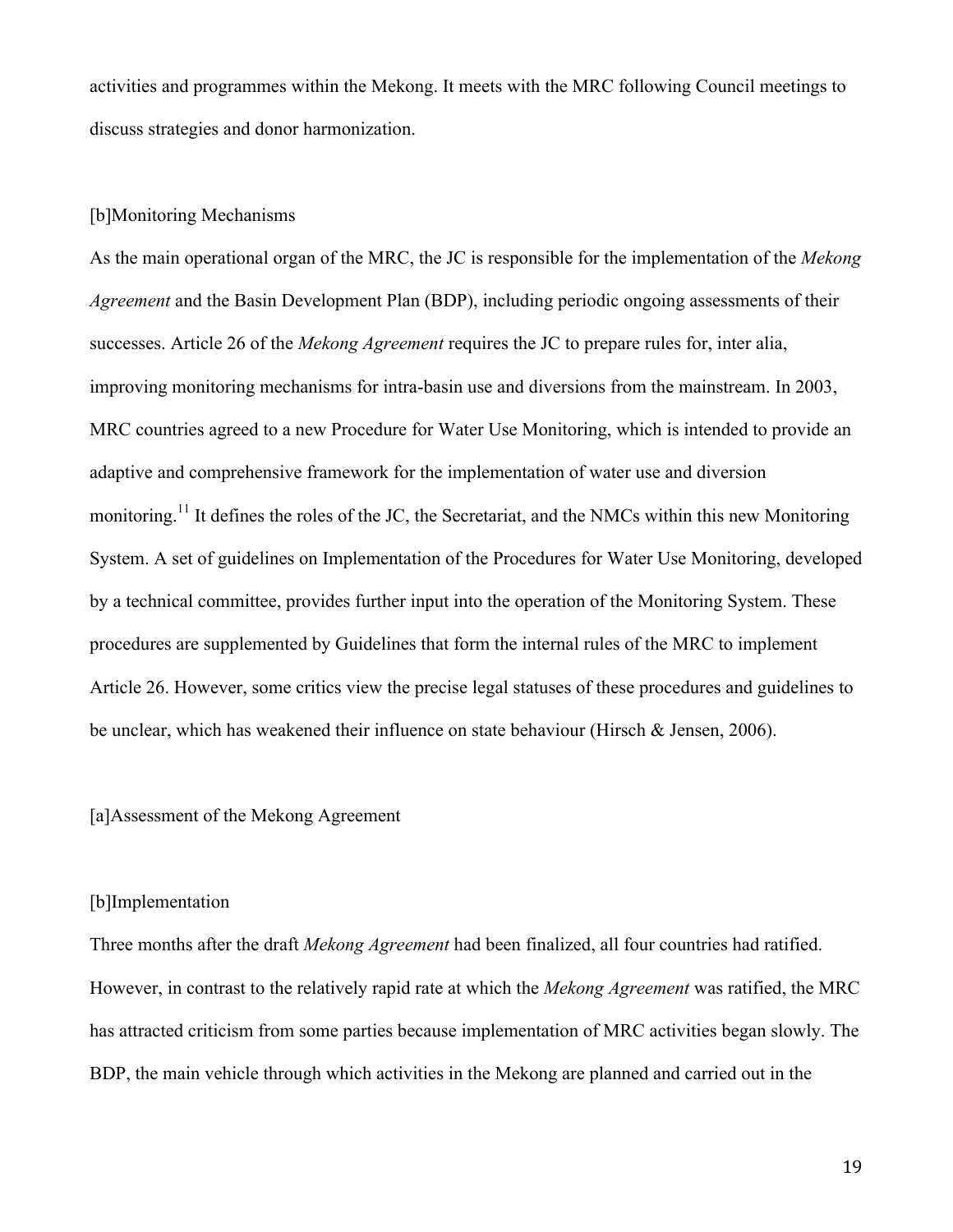*Mekong Agreement*, did not commence operation until 2001. <sup>12</sup> Many critics also see the MRC as reactive rather than proactive in its approach, particularly with respect to economic development. As a result, there is a perception that the work of the MRC has not necessarily resulted in sufficient tangible benefits for the Member States.

#### [b] Monitoring

The MRC performs a fair amount of environmental monitoring on the Mekong. The MRC routinely monitors water quality and also publishes annual flood reports that provide hydrological statistics for the flood seasons as well as analysis and recommendations for disaster management. The MRC monitors the successes of the BDP and Strategic Plan through regular reports. In addition to the more general Annual Reports, the MRC publishes yearly Work Programmes, which are used for both monitoring and planning purposes (Mekong River Commission, 2015). Monitoring of project progress is done through regular meetings that are held by the JC, as well as through consultations with stakeholders, technical experts and donors.

The data and information sharing system is widely considered to be the most effective output of the MRC and the expansion of the system into the Chinese portions of the Mekong will further build upon this success.

#### [b]Stakeholder Involvement

While the MRC processes are open to external participation, MRC engagement with NGOs and other stakeholders could be considerably improved. Several factors have impeded effective stakeholder involvement in MRC processes. Out of respect for national sovereignty, the NMCs operate autonomously from the MRC. Since each member country allows varying degrees of domestic political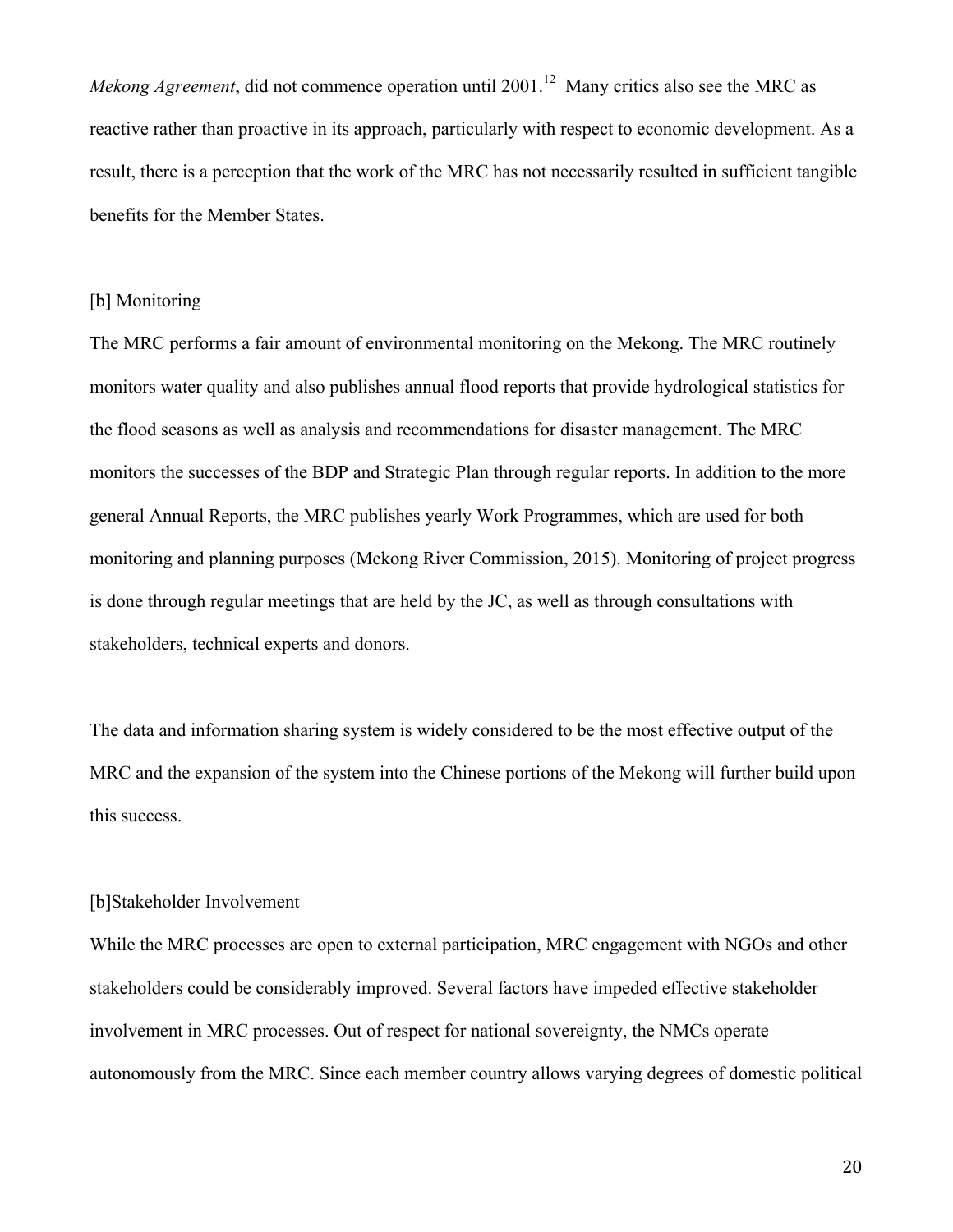freedom, the MRC is powerless to ensure sufficient stakeholder involvement in its activities to satisfy the aspirations of some of its NGO critics.

The nature of external stakeholder involvement within MRC processes is also unclear. MRC documentation is predominately in English, which has meant that much of this reporting output is inaccessible to local stakeholders. This has resulted in significant pressure from a number of NGOs and donor organizations to improve the reporting system. In response, the MRC has enacted formal mechanisms of participation within its governance practices and decision-making institutions (Sneddon and Fox, 2006). The MRC has improved its accessibility to the public through regional Stakeholder Consultation forums on Hydropower and the BDP.

Though China and Myanmar remain Dialogue Partners rather than MRC members, they have increased their level of technical cooperation with the MRC, and have continued to attend all major MRC regional meetings. China continues to provide flood data to the MRC during the rainy seasons, and is a full participant in the MRC Strategic Environmental Assessment of the Mainstream Dams. As China continues to alter the flow of the Mekong through its development of new hydroelectric dams, it is crucial to work in cooperation with the MRC for the overall success of the region.

### [b]Sustainability of Financing

The MRC's reliance on external donors weakens its capacities in several ways, including slowed implementation of the *Mekong Agreement*. For example, after the MRC was established in 1995, it identified the creation of the BDP a top priority. However, the MRC was unable to obtain sufficient funding for initiating the BDP from outside donors until 2001. Furthermore, most external partners donate funds for specific projects, rather than ongoing operational funding. This has created the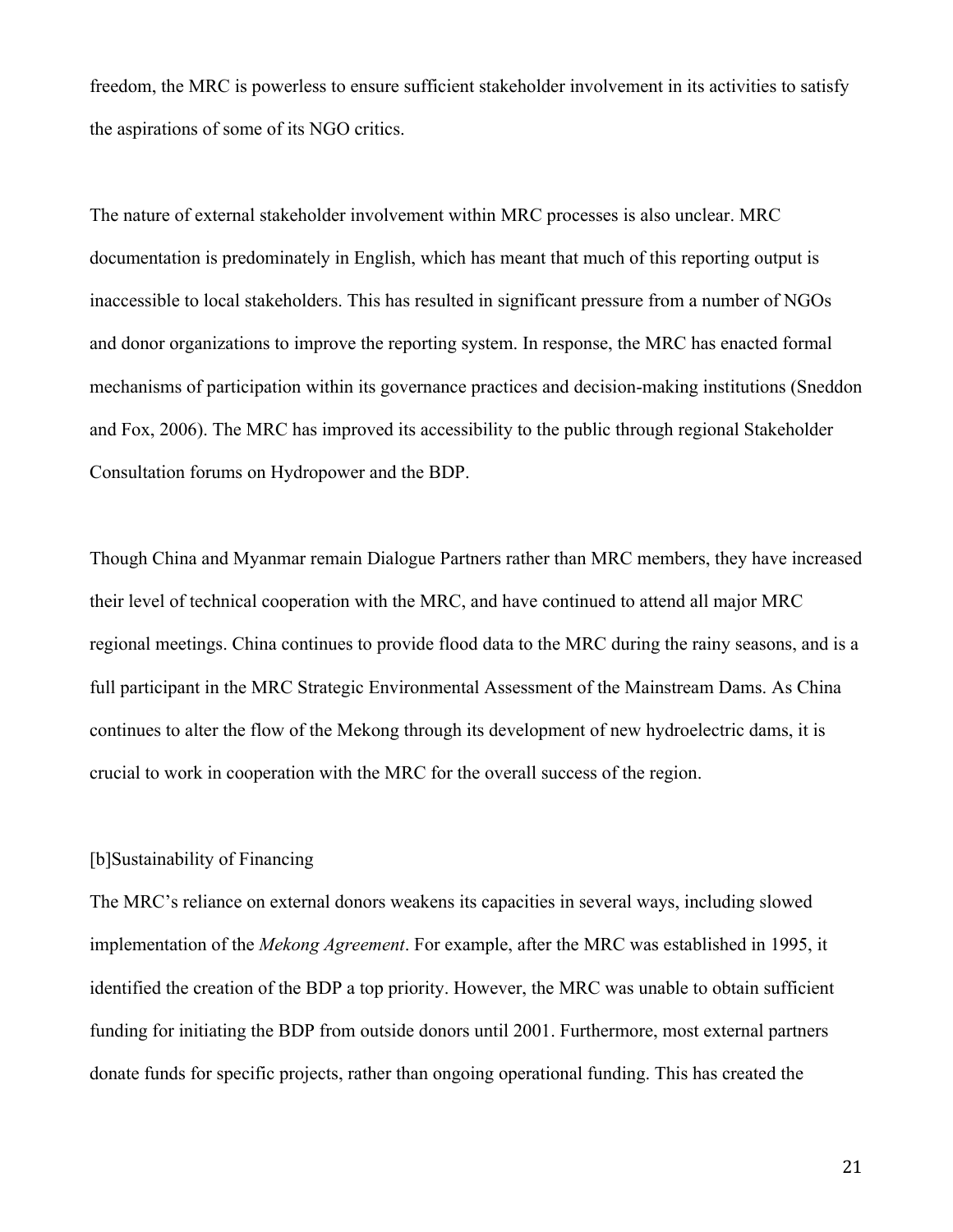impression that the MRC is merely a vehicle for managing external donor grants rather than a multilateral political water governance organization.

At times donors have held views that conflict with those of the MRC regarding the future role of the MRC in the Mekong. Conflict in particular has arisen over the primary objectives of the MRC. Donors have been primarily focused on the sustainable management of the MRB, which has conflicted with Member State priorities to develop more hydropower and a de-emphasis on the negative ecological effects that such power generation may create. The concern is that the strong donor presence in the MRC's work may encourage a weaker commitment from riparian countries.

## [a]Summary

Although the MRC appears to have made progress with respect to many objectives, it has nevertheless been criticized by both Member States and the international community for not being sufficiently effective. Member States find the work of the MRC to be lacking in tangible results, particularly with respect to economic development and the BDP. Since the formation of the MRC, the BDP has become the centrepiece to the MRC's work and is seen by both the Mekong governments and international donors as a 'primary rationale for the institutional existence of the MRC' (Sneddon and Fox, 2006). However, many critics deem progress on the BDP to be very slow, and that the BDP is not aligned well enough with the actual needs and aspirations of the Member States. The MRC itself noted that delays in the BDP's development might have contributed to perceptions that the MRC procedures are restraining rather than facilitating mechanisms. In particular, the BDP has experienced difficulty in anticipating and guiding the discussion on mainstream dams, an area that has become a focal point of the MRC efforts at present.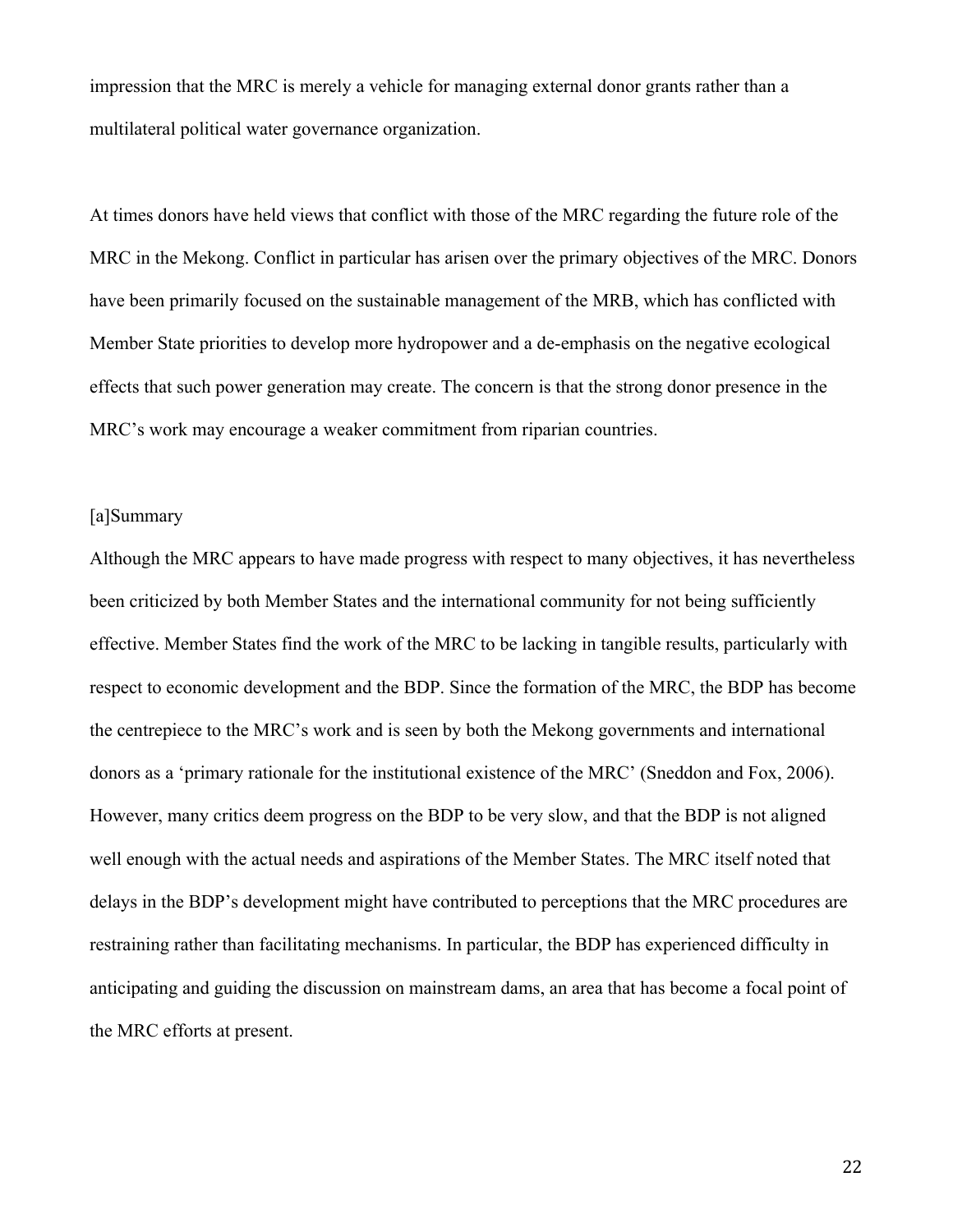One source of the difficulty in the operation of the MRC is its institutional structure, which often pits the interests of donors in the Secretariat against those of the Member States in the Council. Generally speaking, the Secretariat has served as a liaising body between the MRC and donor countries, and in the minds of critics, too often the work of the Secretariat has reflected the policies of donor organizations, whereas the work of the JC and Council has represented the interests of the member countries. When the donors approach the Secretariat with their project assistance plans (that the JC and Council might not agree with), the Secretariat is put into the position wherein it must convince the JC and the Council that donor priorities for project funding will not trump Member State economic development goals, particularly those involving the development of more hydroelectric dams. International donors, while not always possessing a unified perspective, have not necessarily been opposed to the further construction of dams. However, they have been adamant that these dams be built in conformance with recommendations of the World Commission on Dams. The different viewpoints on priorities in development may lead to high profile disagreements. The controversy surrounding the Nam Theun 2 Dam project has prominently illustrated this internal conflict (Hensengerth, 2009).

One of the major successes of the MRC has been the development of the Water Utilization Programme (WUP), which gives effect to the water allocation framework of the original agreement. Since 2000, this Global Environment Facility (GEF)-funded program has been a key contributor to the success of the organization. Project activities of this program have included basin modeling and knowledge base programs, environmental and transboundary analyses, rules for water utilization and management, and institutional strengthening (Mekong River Commission, 2015). Some of the accomplishments from this programming include: (1) the ability to assess impacts of proposed developments, to monitor, tailor and minimize negative impacts and ensure more consistent dry season flow (in dam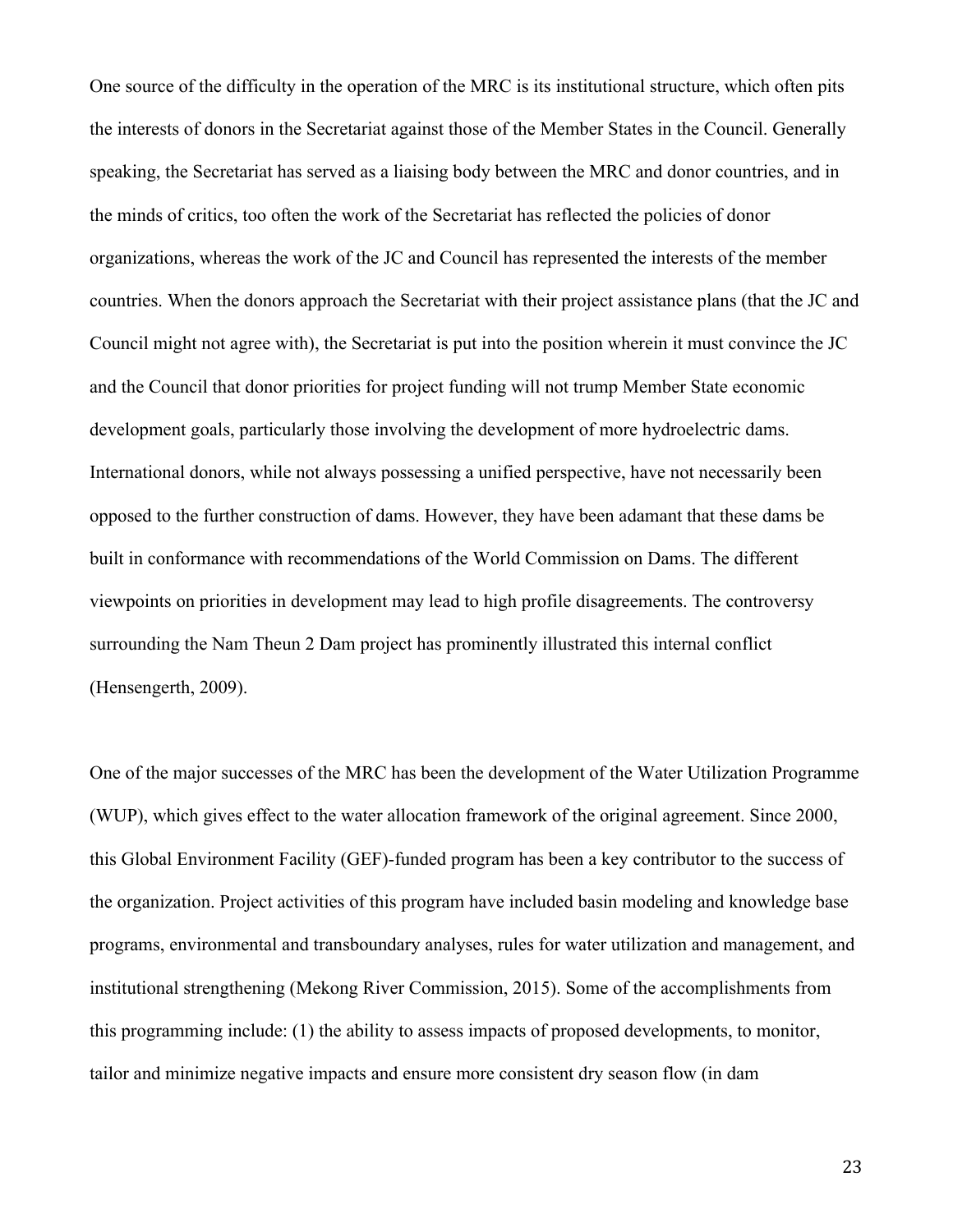development); (2) good working relationships developed through the experiential learning-based drafting processes of several of the main water utilization and technical guidelines (i.e., data and information sharing); and (3) spurring of institutional growth of various multilateral working groups that are needed to implement the procedures developed under the plan.

As the WUP illustrates, the MRC's major strength has been its abilities to generate shared data and information regarding the Mekong. This includes information about water quality and flow monitoring as well as a flood forecasting system, development scenarios, technical directions for scenario analysis, a comprehensive hydropower database, and other technical databases (Mekong River Commission, 2015). The improvement in water monitoring has increased environmental awareness within agencies and local authorities in the Region. For example, the Fisheries Programme of the MRC has conducted extensive research that is providing valuable information that needs to be considered in the planning of future developments. This shared information flowing from the work of the MRC is the essential basis to build science-based fishery management plans needed for effective management of this resource on which so many people in the basin are dependent. The approach has been to coordinate the programs of each Member State to help them implement sustainable fisheries management and development at the local, national and regional levels (Mekong River Commission, 2015).

# [a]Conclusions

In the 37 years prior to the *Mekong Agreement*, the LMRBS were able to cooperate to varying degrees on the management of the Mekong. This history served to facilitate negotiations of the MRC. In addition to this 'Mekong Spirit' (of cooperation), the negotiations leading to the *Mekong Agreement* were assisted by: (1) a highly experienced UNDP consultant that facilitated negotiations and helped the parties to find common ground; (2) delegations that had a strong grasp of international law which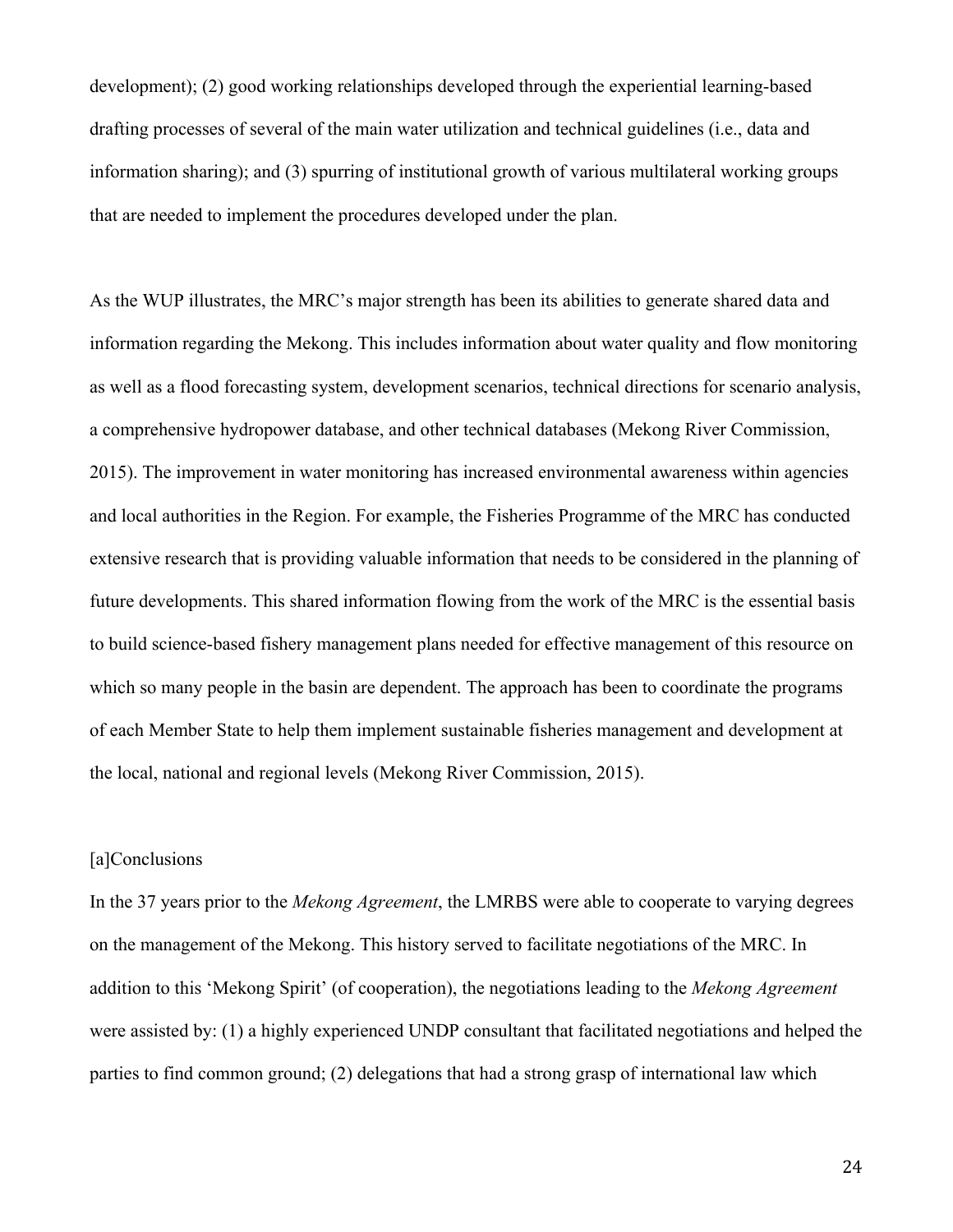served as an important starting point for negotiations; and (3) the best alternative to a negotiated agreement ('BATNA') for each country was less palatable than what could be gained through agreement. As a result of these factors, the countries were willing to make the necessary concessions to accommodate each delegation's primary interests and eventually reach agreement. Considering the lack of other multilateral bodies operating in the Region, and the breadth and importance of the issues in discussion, the four countries were able to reach consensus in a remarkably short amount of time. While the *Mekong Agreement* was critical to provide a legal and institutional framework to facilitate development in the Basin, it is the actual programs developed through this framework that will be the real determinant of the success of the *Mekong Agreement*. Some of the major successes of the MRC have been in the areas of fisheries, navigation, flood management, and especially the Water Utilization Programme. Major conflicts have occasionally presented themselves between the respective national governments, who have been pursuing large-scale hydroelectric development, and the donors, who appear to be more concerned with the ecological issues arising from these proposed projects. There has also been a relative dearth of public participation in the functioning of the MRC, and this absence of consultation has become an area of particular focus for improvement by the MRC. This issue is especially concerning when considering the segments of society that have the most to lose from large scale hydroelectric development are often the ones with no say in these matters.

One of the biggest remaining concerns for the MRC is that China and Myanmar, the two riparian countries in the upper reaches of the Mekong, are not members of the MRC. In spite of an increasing amount of information being shared between the MRC and these two official Dialogue Partners, more cooperation is needed to manage the Mekong more effectively. With facilitative support from regional organizations, the LMRBS entered into a cooperative dialogue with the two upstream riparians, China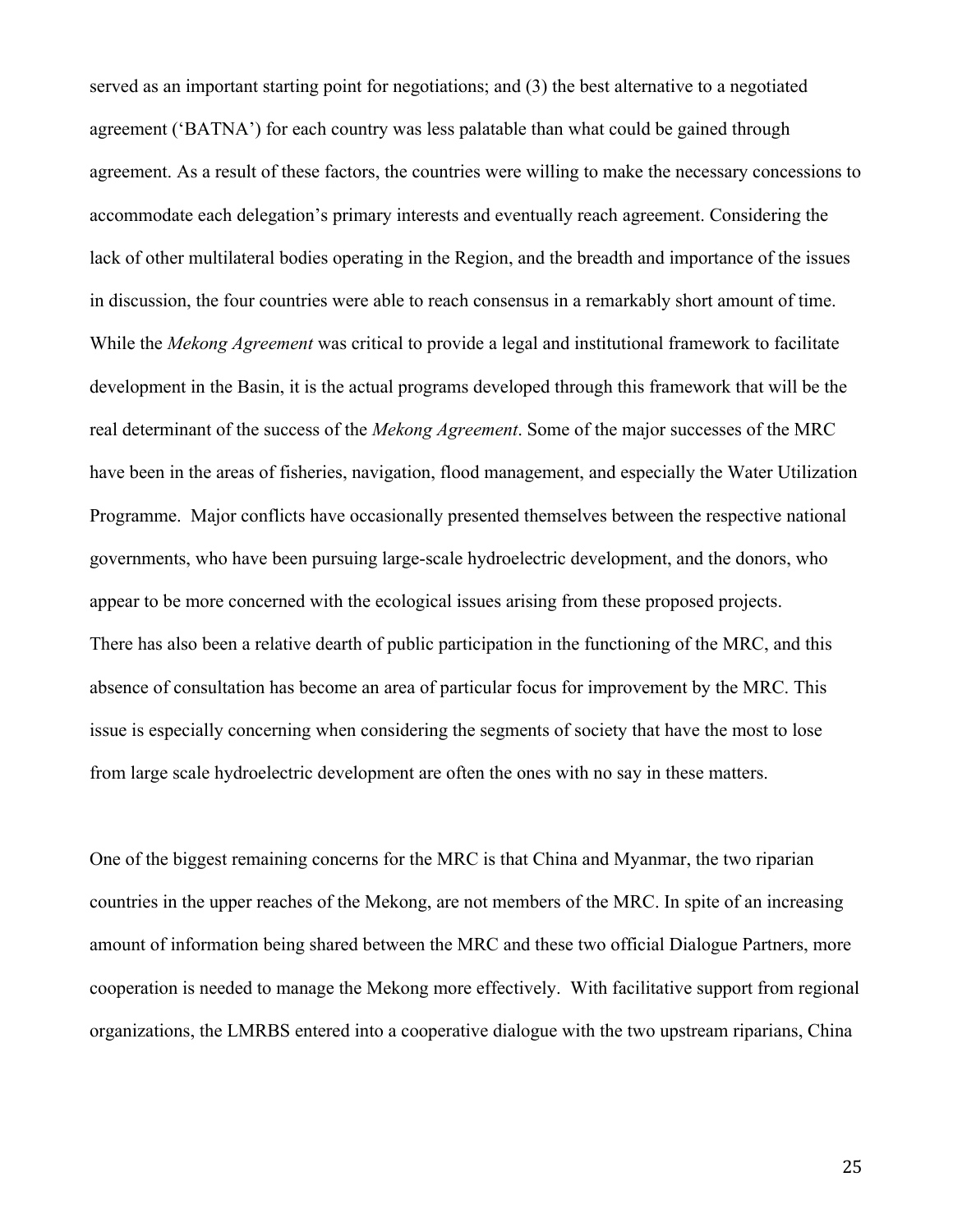and Myanmar – The Great Mekong Subregion Economic Cooperation Program Strategic Framework (Leb, 2013).

As China is exhibiting a growing interest in engaging as a responsible citizen in the international community, it is reasonable to predict China will increase its participation in the MRC. However, China will need to be persuaded that the MRC will be sensitive to the best interests of all the riparian countries (including China) in the way that the MRC facilitates the management and development of the Mekong (Lee, 2015).

A major obstacle to embracing this more inclusive view of the role of China and Myanmar in the work of the MRC is the objections being voiced by the donor countries that have supported the MRC in the early stages of its life. Over time the MRC may need to become more independent of the influences from outside the region in order to do a better job performing its optimal future role inside the Region.

There is no doubt that the LMRBS could all benefit from increased cooperation with China, especially in relation to the potential changes in climate and the increased dry season flows that the Chinese dams may provide for their downstream neighbours.<sup>13</sup> The institutional memory of how the four original members of the MRC forged the *Mekong Agreement* might provide some key lessons about how to proceed with an increased role for China and/or Myanmar in the work, and ultimately the membership and governance of the MRC.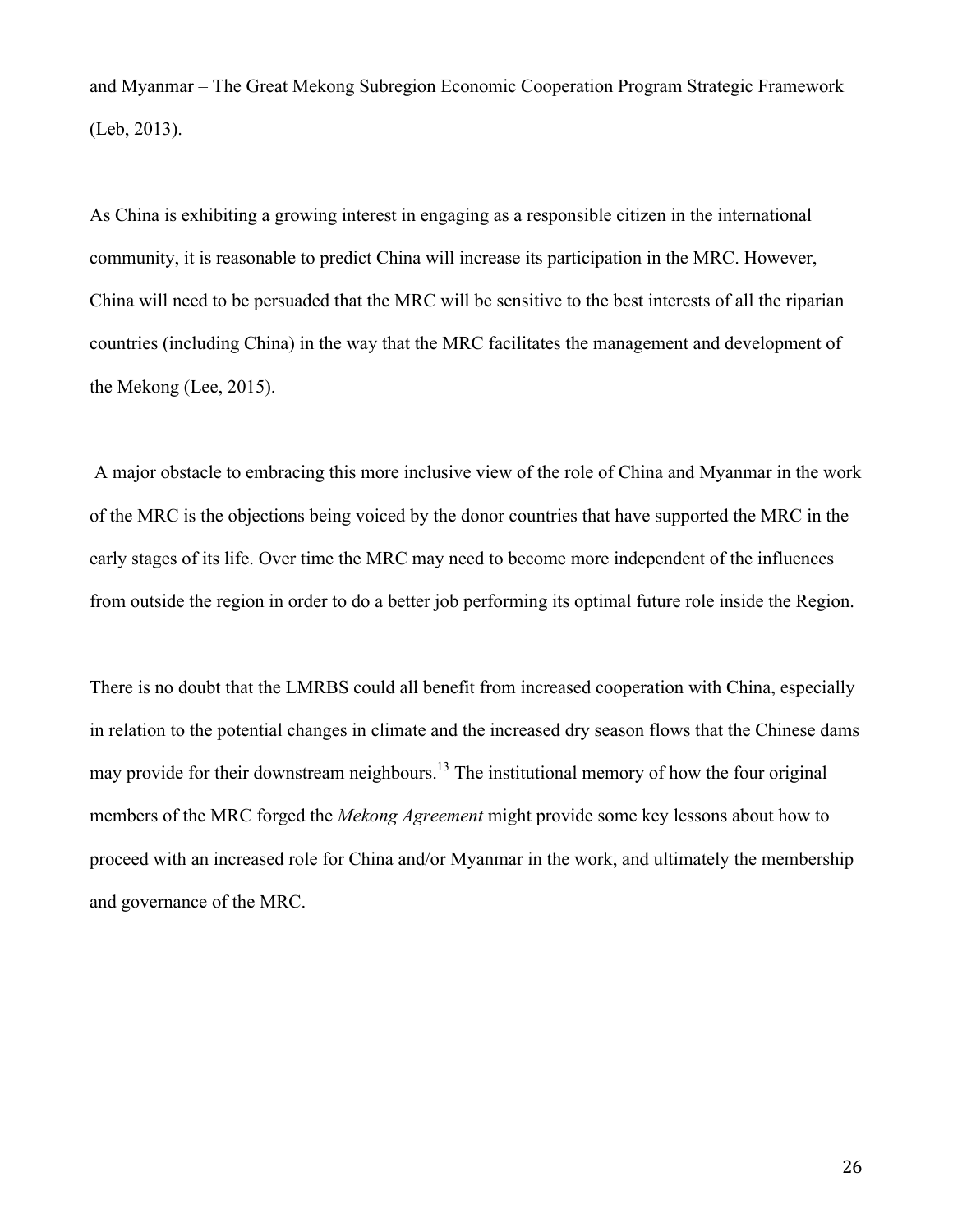<sup>2</sup> The terms 'international drainage basin', 'international river' and 'international watercourse' are used synonymously throughout this chapter. Not all academic scholars necessarily agree that the terms may be so used interchangeably.

<sup>3</sup> The Helsinki Rules (Campioni Consolidation) and the Commentary to the Helsinki Rules on the Uses of the Waters of International Rivers, ILA Report of the 52nd Conference, Helsinki 1966, at 484, 484-505 (1966, 1987): Arts. J-XI, 4. Coming from the non-governmental International Law Association (ILA), the Helsinki Rules, a predecessor to the 1997 UN Watercourses Convention, are not intergovernmentally authoritative, technically speaking. However, they very much reflect many years of research by a representative body of renowned international law experts, and therefore come easily within the terms of Article 38(i.)(d) of the Statute of the International Court of Justice.

<sup>4</sup> These rules are generally utilized by international organizations. For example, the World Bank has a number of documents reflecting these principles: Bank Operational Policies (OP 7.50): Projects on International Waterways; Bank Procedures (BP 7.50): Projects on International Waterways; Bank Good Practices (GP 7.50): Projects on International Waterways.

<sup>5</sup> Viet Nam's stance in regards to dams has since changed. At the time of writing, Viet Nam was in favor of imposing a tenyear moratorium on mainstream dams.<br><sup>6</sup> The Tonle Sap Lake and River is a tributary to the Mekong mainstream, and during the wet season, high water flows

actually reverse the direction of the river to fill the Lake where it is stored until the dry season, when the river flow is again reversed. In this process, the Lake expands in area by a multiple of five, from 2,000 sq. km to 10,000 sq. km., and temporarily stores 15-20% of the Mekong's annual flow of 475 billion cubic metres.<br><sup>7</sup> Inter-basin use involves the transfer of water out of the Mekong River Basin into another river basin, while intra-basin

implies that the water is used within the Mekong River Basin.<br><sup>8</sup> See *International Waters: Review of Legal and Institutional Frameworks*, UNDP-GEF INTERNATIONAL WATERS PROJECT,

(Apr. 5, 2011), *available at* http://iwlearn.net/publications/misc/governing-marine-protected-areas-getting-the-balanceright-main-report-lower-resolution-2mb.<br><sup>9</sup> Ch II Definitions of Terms, defines Notification as: 'Timely providing information by a riparian to the Joint Committee on

its proposed use of water according to the format, content and procedures set forth in the Rules for Water Utilization and Inter-Basin Diversions under Article 26.'<br><sup>10</sup> Ch II *Definitions of Terms*, defines Prior Consultation as: 'timely notification plus additional data and information to the

Joint Committee…that would allow the other member riparians to discuss and evaluate the impacts of the proposed use…Prior consultation is neither a right to veto…nor the unilateral right to use water by any riparian without taking into account the other riparians' rights.'<br><sup>11</sup> Ch II *Procedures for Water Use Monitoring*.

<sup>12</sup> The Final Report of the BDP Phase 1 project noted that decision-making processes turned out to be 'lengthier than originally anticipated', which was a factor contributing to the plan's extension.

 <sup>1</sup> This chapter draws on hitherto unpublished research conducted by the Global Transboundary International Waters Initiative at the University of British Columbia in Vancouver, Canada pursuant to a grant from the Global Environment Facility (GEF). The assistance of Maaria Curlier and Theressa Etmanski in helping to produce the case study upon which this chapter is based is gratefully acknowledged. This case study was peer reviewed by well-known Mekong experts George Radosevich, Olivier Cogels, John Dore, John Metzger and Pech Sokhem whose advice and assistance is also gratefully acknowledged.